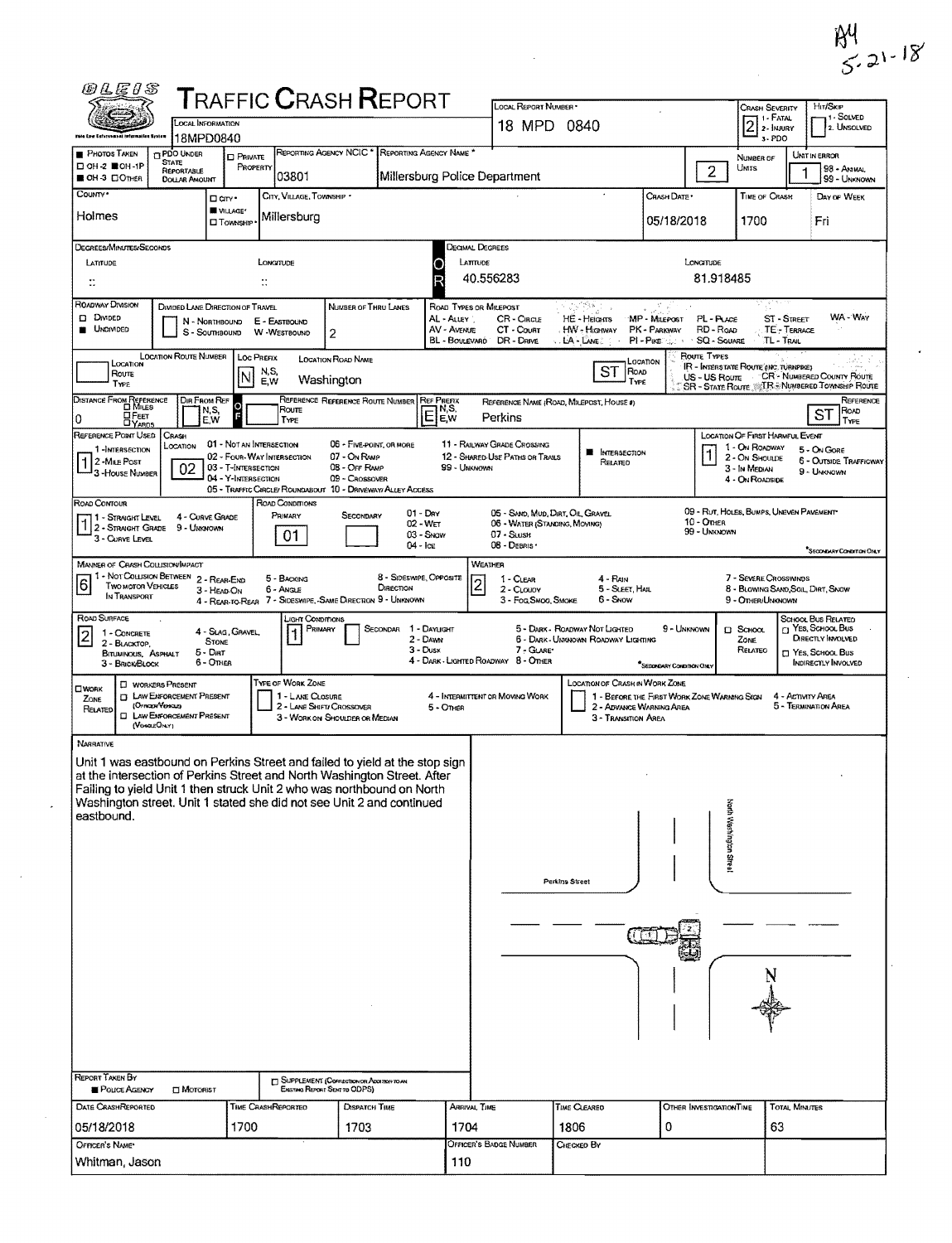| LOCAL REPORT NUMBER<br>18 MPD 0840<br>OWNER PHONE NUMBER<br>OWNER NAME: LAST, FIRST, MIDDLE ( C) SAME AS DRIVER )<br><b>DAMAGE AREA</b><br><b>DAMAGE SCALE</b><br><b>UNT NUMBER</b><br>FRONT<br>Tish, Kimberly, K<br>330-674-6725<br> 4<br>OWNER ADDRESS: CITY, STATE, ZIP<br><b>CISAME AS DRIVER</b> )<br>1 - NONE<br>а<br>733 Critchfeild St, Millersburg, OH, 44654<br>2 - Minon<br>LP STATE LICENSE PLATE NUMBER<br># Occupants<br><b>VEHICLE IDENTIFICATION NUMBER</b><br>O<br>п<br>OН<br>HJV5745<br>1G1PE5SB1D7116308<br>3 - FUNCTIONAL<br>1.<br><b>VEHICLE COLOR</b><br>VEHICLE YEAR<br><b>VEHICLE MAKE</b><br><b>VEHICLE MODEL</b><br>4 - DISABUNG<br>2013<br><b>BLK</b><br>Chevrolet<br>Cruze<br>о<br>ά<br>INSURANCE COMPANY<br>$P$ PROOF OF<br>POUCY NUMBER<br>Towed By<br>۵<br>9 - Unknown<br><b>INSURANCE</b><br>4229579612<br>Rigz<br>Geico<br>Shown<br>REAR<br>CARRIER NAME, ADDRESS, CITY, STATE, ZIP<br><b>CARRIER PHONE</b><br>US DOT<br>VEHICLE WEIGHT GVWR/GCWR<br>CARGO BODY TYPE<br>TRAFFICWAY DESCRIPTION<br>01 - No CARGO BODY TYPE/NOT APPLICABL 09 - POLE<br>1 - Two-WAY, Not Divided<br>1 - LESS THAN OR EQUAL TO 10K LBS<br>02 - Bus/Van (9-15 Seats, Inc Driver) 10 - Cargo Tank<br>1 2 - TWO-WAY, NOT DIVIDED, CONTINUOUS LEFT TURN LANE<br>2 - 10,001 to 26,000k LBs<br>HM PLACARO ID NO.<br>03 - Bus (16+ Seats, Inc Driver)<br>11 - FLAT BED<br>3 - MORE THAN 26.000K LBS.<br>3 - Two-Way, Divided, Unprotected (Painted or Grass >4FT.) Media<br>04 - VEHICLE TOWING ANOTHER VEHICLE<br>12 - Dump<br>4 - Two-Way, Divided, Positive MedianBarrier<br>05 - Logging<br><b>13 - CONCRETE MIXER</b><br>5 - ONE-WAY TRAFFICWAY<br>06 - INTERMODAL CONTAINER CHASIS<br><b>HAZARDOUS MATERIAL</b><br>14 - AUTO TRANSPORTER<br><b>HM CLASS</b><br>07 - CARGO VAN/ENCLOSED BOX<br><b>D</b> RELATED<br>15 - GARBAGE /REFUSE<br><b>D</b> Hit / Skip UNIT<br><b>NUMBER</b><br>08 - GRAIN, CHIPS, GRAVEL<br>99 - OTHER/UNKNOWN<br>TYPE OF USE<br>NON-MOTORIST LOCATION PRIOR TO IMPACT<br>UNIT TYPE<br>01 - INTERSECTION - MARKED CROSSWAL<br>PASSENGER VEHICLES (LESS THAN 9 PASSENGERS MEDIHEAVY TRUCKS OR COMBO LINTS > 10KLBS BUS/VANLIMO(9 OR MORE INCLUDING DRIVER)<br>$\vert$ 1<br>03<br>02 - INTERSECTION - NO CROSSWALK<br>01 - Sur-Compact<br>13 - SINGLE UNIT TRUCK OR VAN ZAXLE, 6 TIRES 21 - BUS/VAN (9-15 SEATS, INC DRIVER)<br>03 - INTERSECTION OTHER<br>1 - PERSONAL<br>02 - COMPACT<br>22 - Bus (16+ Seats, Inc Driver)<br>14 - SINGLE UNIT TRUCK: 3+ AXLES<br>04 - MIDBLOCK - MARKED CROSSWALK<br>99 - UNKNOWN 03 - MID SIZE<br>NON-MOTORIST<br>15 - SINGLE UNIT TRUCK / TRAILER<br>2 - COMMERCIAL<br>05 - TRAVEL LANE - OTHER LOCATION<br>OR HIT/SKIP<br>04 - Full Size<br>23 - ANIMAL WITH RIDER<br>06 - BICYCLE LANE<br>15 - TRUCK/TRACTOR (BOBTAIL)<br>05 - Minivan<br>3 - GOVERNMENT<br>24 - ANIMAL WITH BUGGY, WAGON, SURREY<br>17 - TRACTOR/SEMI-TRALER<br>07 - SHOULDER/ROADSIDE<br>06 - SPORT UTILITY VEHICLE<br>25 - BICYCLE/PEDACYCLIST<br>18 - TRACTOR/DOUBLE<br>08 - SIDEWALK<br>07 - Pickup<br>26 - PEDESTRIAN SKATER<br>19 - TRACTOR/TRIPLES<br>09 - MEDIAN/CROSSING ISLAND<br>$08 - V_{AN}$<br><b>D</b> IN EMERGENCY<br>20 - OTHER MEDIHEAVY VEHICLE<br>27 - OTHER NON-MOTORIST<br><b>10 - DRIVE WAY ACCESS</b><br>09 - MOTORCYCLE<br><b>RESPONSE</b><br>11 - SHARED-USE PATH OR TRAIL<br>10 - Motorized Bicycle<br>12 - NON-TRAFFICWAY AREA<br>HASHM PLACARD<br>11 - SNOWMOBILE/ATV<br>99 - OTHER/UNKNOWN<br>12 - OTHER PASSENGER VEHICLE<br>SPECIAL FUNCTION 01 - NONE<br>09 - AMBULANCE<br>17 - FARM VEHICLE<br>Астом<br>MOST DAMAGED AREA<br>18 - FARM EOUIPMENT<br>$02 - T_Ax_1$<br>10 - FIRE<br>08 - LEFT SIDE<br>01 - Nove<br>99 - Unknown<br>1 - Non Contact<br>19 - MOTORHOME<br>02<br>01<br>03 - RENTAL TRUCK (OVER 10K LBS)<br>$3\overline{)2}$ - Non-Coursion<br>11 - HIGHWAY/MAINTENANCE<br>02 - CENTER FRONT<br>09 - LEFT FRONT<br>20 - GOLF CART<br>04 - Bus - School (Public or Private) 12 - Maitzary<br>03 - Right Front<br>10 - TOP AND WINDOWS<br>3 - STRIKING<br>21 - TRAIN<br>05 - Bus - Transit<br><b>IMPACT ARE 04 - RIGHT SIDE</b><br>$13 - P_{\text{OLCE}}$<br>11 - UNDERCARRIAGE<br>$4 -$ Struck<br>22 - OTHER (EXPLAN IN NARRATIVE)<br>06 - Bus - Charter<br>05 - Right Rear<br>14 - Pusuc Ununy<br>12 - LOAD/TRAILER<br>5 - Striking/Struck<br>02<br>07 - Bus - Shurrus<br>06 - REAR CENTER<br>15 - OTHER GOVERNMENT<br>13 - TOTAL (ALL AREAS)<br>9 - Unknown<br>08 - Bus - O'ner<br>07 - LEFT REAR<br>16 - CONSTRUCTION EQIP<br>14 - OTHER<br>PRE-CRASH ACTIONS<br>NON-MOTORIST<br>MOTORIST<br>01<br>15 - EMTERING OR CROSSING SPECIFIED LOCATIO<br>01 - STRAIGHT AHEAD<br>07 - MAKING U-TURN<br>13 - Negotiating a Curve<br>21 - Other Non-Motorist Action<br>16 - WALKING, RUNNING, JOGGING, PLAYING, CYCLING<br>02 - BACKING<br>08 - ENTERING TRAFFIC LANE<br>14 - OTHER MOTORIST ACTIO<br>03 - CHANGING LAKES<br>17 - WORKING<br>09 - LEAVING TRAFFIC LANE<br>99 - UNKNOWN<br>04 - OVERTAKING/PASSING<br>18 - Pushing Venicus<br>10 - PARKED<br>05 - MAKING RIGHT TURN<br>19 - APPROACHING OF LEAVING VEHICLE<br>11 - SLOWING OR STOPPED IN TRAFFIC<br>06 - MAKING LEFT TURN<br>20 - Standing<br>12 - DRIVERLESS<br><b>VEHICLE DEFECTS</b><br>CONTRIBUTING CIRCUMSTANCE<br>PRIMARY<br>MOTORIST<br>NON-MOTORIST<br>01 - TURN SIGNALS<br>01 - None<br><b>22 - NONE</b><br>11 - IMPROPER BACKING<br>02 - HEAD LAMPS<br>02<br>02 - FAILURE TO YIELD<br>12 - IMPROPER START FROM PARKED POSITION<br>23 - IMPROPER CROSSING<br>03 - TAIL LAMPS<br>03 - RAN RED LIGHT<br>13 - STOPPED OR PARKED ILLEGALLY<br>24 - DARTING<br>04 - BRAKES<br>04 - RAN STOP SIGN<br>14 - OPERATING VEHICLE IN NEGLIGENT MANNER<br>25 - LYING AND/OR ILLEGALLY IN ROADWAY<br>05 - STEERING<br>05 - Exceeded Speed LIMIT<br>SECONDARY<br>15 - SWERING TO AVOID (DUE TO EXTERNAL CONDITIONS)<br>26 - FALURE TO YIELD RIGHT OF WAY<br>06 - TIRE BLOWOUT<br>06 - UNSAFE SPEED<br>16 - WRONG SIDE/WRONG WAY<br>27 - NOT VISIBLE (DARK CLOTHING)<br>07 - WORN OR SLICK TIRES<br>07 - IMPROPER TURN<br>17 - FAURE TO CONTROL<br>28 - INATTENTIVE<br>08 - TRAILER EQUIPMENT DEFECTIVE<br>08 - LEFT OF CENTER<br><b>18 - VISION OBSTRUCTION</b><br>29 - FAILURE TO OBEY TRAFFIC SIGNS<br>09 - MOTOR TROUBLE<br>09 - FOLLOWED TOO CLOSELY/ACDA<br>19 - OPERATING DEFECTIVE EQUIPMENT<br>/SIGNALS/OFFICER<br>10 - DISABLED FROM PRIOR ACCIDENT<br>99 - Unknown<br>10 - IMPROPER LANE CHANGE<br>20 - LOAD SHIFTING/FAILING/SPILLING<br>30 - Wrong Side of the Road<br>11 - OTHER DEFECTS<br>/PASSING/OFF ROAD<br>21 - Other Improper Action<br>31 - OTHER NON-MOTORIST ACTION<br><b>SEQUENCE OF EVENTS</b><br><b>NON-COLLISION EVENTS</b><br>06 - EQUIPMENT FAILURE<br>01 - OVERTURN/ROLLOVER<br>10 - Cross Median<br>£<br>20<br>(BLOWN TIRE, BRAKE FAILURE, ETC)<br>02 - FIRE/EXPLOSION<br>11 - CROSS CENTER LINE<br>07 - SEPARATION OF UNITS<br>FIRST<br>03 - IMMERSION<br>OPPOSITE DIRECTION OF TRAVEL<br>Mast<br>99 - Unknown<br>08 - RAN OFF ROAD RIGHT<br>04 - JACKKNIFE<br>12 - Downhill Runaway<br>Harmful<br><b>HARMFUL</b><br>05 - CARGO/EQUIPMENT LOSS OR SHIFT 09 - RAN OFF ROAD LEFT<br>13 - OTHER NON-COLUSION<br>Event<br>EVENT<br>COLLISION WITH FIXED, OBJECT<br>COLLISION WITH PERSON, VEHICLE OR OBJECT NOT FIXED<br>25 - IMPACT ATTENUATOR/CRASH CUSHION33 - MEDIAN CABLE BARRIER<br>41 - OTHER POST, POLE<br>$48 - T$ REE<br>14 - PEDESTRIAN<br>21 - PARKED MOTOR VEHICLE<br>26 - BRIDGE OVERHEAD STRUCTURE<br>34 - MEDIAN GUARDRAIL BARRIER<br>49 - FIRE HYDRANT<br>OR SUPPORT<br>22 - WORK ZONE MAINTENANCE EQUIPMENT<br>27 - BRIDGE PIER OR ARUTMENT<br>35 - MEDIAN CONCRETE BARRIER<br>50 - WORK ZONE MAINTENANCE<br>15 - PEDALCYCLE<br>42 - Culvert<br>23 - STRUCK BY FALLING, SHIFTING CARGO<br>28 - BRIDGE PARAPET<br>36 - MEDIAN OTHER BARRIER<br>43 - Curs<br>16 - RAILWAY VEHICLE (TRAIN, ENGINE)<br>EQUIPMENT<br>37 - TRAFFIC SIGN POST<br>44 - Dirch<br>17 - ANIMAL - FARM<br>29 - BRIDGE RAIL<br>51 - WALL BUILDING, TUNNEL<br>OR ANYTHING SET IN MOTION BY A<br>45 - EMBANKMENT<br>30 - GUARDRAIL FACE<br>38 - OVERHEAD SIGN POST<br>52 - OTHER FIXED OBJECT<br>18 - ANIMAL - DEER<br>MOTOR VEHICLE<br>39 - Light/LUMINARIES SUPPORT<br>19 - Animal - Other<br>31 - GUARDRAILEND<br>46 - Fexce<br>24 - OTHER MOVABLE OBJECT<br>20 - MOTOR VEHICLE IN TRANSPORT<br>32 - PORTABLE BARRIER<br>47 - MAILBOX<br>40 - Umury Pole<br>UNIT SPEED<br>POSTED SPEED<br>TRAFFIC CONTROL<br>UNIT DIRECTION<br>5 - NORTHEAST<br>9 - UNKNOWN<br>1 - North<br>01 - No CONTROLS<br>07 - RAILROAD CROSSBUCKS<br>13 - CROSSWALK LINES<br>02<br>25<br>2 - South<br>6 - NORTHWEST<br>Fnow<br>To<br>7<br>3<br>02 - S TOP SIGN<br>14 - WALK/DON'T WALK<br>08 - RAILROAD FLASHERS<br>7 - SOUTHEAST<br>$3 - E$ AST<br>03 - YIELD SIGN<br>09 - RAILROAD GATES<br>$15 - O$ THER<br>4 - West<br>8 - Southwest<br>16 - Not Reported<br>04 - TRAFFIC SIGNAL<br>10 - COSTRUCTION BARRICADE<br><b>CI</b> Stated<br>05 - TRAFFIC FLASHERS<br>11 - PERSON (FLAGGER, OFFICER<br>ESTIMATED<br>06 - SCHOOL ZONE<br>12 - PAVEMENT MARKINGS | <i>01.EIS</i> |  | Unit |  |  |  |  |  |  |  |  |  |  |  |  |  |
|--------------------------------------------------------------------------------------------------------------------------------------------------------------------------------------------------------------------------------------------------------------------------------------------------------------------------------------------------------------------------------------------------------------------------------------------------------------------------------------------------------------------------------------------------------------------------------------------------------------------------------------------------------------------------------------------------------------------------------------------------------------------------------------------------------------------------------------------------------------------------------------------------------------------------------------------------------------------------------------------------------------------------------------------------------------------------------------------------------------------------------------------------------------------------------------------------------------------------------------------------------------------------------------------------------------------------------------------------------------------------------------------------------------------------------------------------------------------------------------------------------------------------------------------------------------------------------------------------------------------------------------------------------------------------------------------------------------------------------------------------------------------------------------------------------------------------------------------------------------------------------------------------------------------------------------------------------------------------------------------------------------------------------------------------------------------------------------------------------------------------------------------------------------------------------------------------------------------------------------------------------------------------------------------------------------------------------------------------------------------------------------------------------------------------------------------------------------------------------------------------------------------------------------------------------------------------------------------------------------------------------------------------------------------------------------------------------------------------------------------------------------------------------------------------------------------------------------------------------------------------------------------------------------------------------------------------------------------------------------------------------------------------------------------------------------------------------------------------------------------------------------------------------------------------------------------------------------------------------------------------------------------------------------------------------------------------------------------------------------------------------------------------------------------------------------------------------------------------------------------------------------------------------------------------------------------------------------------------------------------------------------------------------------------------------------------------------------------------------------------------------------------------------------------------------------------------------------------------------------------------------------------------------------------------------------------------------------------------------------------------------------------------------------------------------------------------------------------------------------------------------------------------------------------------------------------------------------------------------------------------------------------------------------------------------------------------------------------------------------------------------------------------------------------------------------------------------------------------------------------------------------------------------------------------------------------------------------------------------------------------------------------------------------------------------------------------------------------------------------------------------------------------------------------------------------------------------------------------------------------------------------------------------------------------------------------------------------------------------------------------------------------------------------------------------------------------------------------------------------------------------------------------------------------------------------------------------------------------------------------------------------------------------------------------------------------------------------------------------------------------------------------------------------------------------------------------------------------------------------------------------------------------------------------------------------------------------------------------------------------------------------------------------------------------------------------------------------------------------------------------------------------------------------------------------------------------------------------------------------------------------------------------------------------------------------------------------------------------------------------------------------------------------------------------------------------------------------------------------------------------------------------------------------------------------------------------------------------------------------------------------------------------------------------------------------------------------------------------------------------------------------------------------------------------------------------------------------------------------------------------------------------------------------------------------------------------------------------------------------------------------------------------------------------------------------------------------------------------------------------------------------------------------------------------------------------------------------------------------------------------------------------------------------------------------------------------------------------------------------------------------------------------------------------------------------------------------------------------------------------------------------------------------------------------------------------------------------------------------------------------------------------------------------------------------------------------------------------------------------------------------------------------------------------------------------------------------------------------------------------------------------------------------------------------------------------------------------------------------------------------------------------------------------------------------------------------------------------------------------------------------------------------------------------------------------------------------------------------------------------------------------------------------------------------------------------------------------------------------------------------------------------------------------------------------------------------------------------------------------------------------------------------------------------------------------------------------------------------------------------------------------------------------------------------------------------------------------------------------------------------------------------------------------------------------------------------------------------------------------------------------------------------------------------------------------------------------------------------------------------------------------------------------------------------------------------------------------------------------------------------------------------------------------------------------------------------------------------------------------------------------------------------------------------------------------------------------------------------------------------------------------------------------------------------------------------------------------------|---------------|--|------|--|--|--|--|--|--|--|--|--|--|--|--|--|
|                                                                                                                                                                                                                                                                                                                                                                                                                                                                                                                                                                                                                                                                                                                                                                                                                                                                                                                                                                                                                                                                                                                                                                                                                                                                                                                                                                                                                                                                                                                                                                                                                                                                                                                                                                                                                                                                                                                                                                                                                                                                                                                                                                                                                                                                                                                                                                                                                                                                                                                                                                                                                                                                                                                                                                                                                                                                                                                                                                                                                                                                                                                                                                                                                                                                                                                                                                                                                                                                                                                                                                                                                                                                                                                                                                                                                                                                                                                                                                                                                                                                                                                                                                                                                                                                                                                                                                                                                                                                                                                                                                                                                                                                                                                                                                                                                                                                                                                                                                                                                                                                                                                                                                                                                                                                                                                                                                                                                                                                                                                                                                                                                                                                                                                                                                                                                                                                                                                                                                                                                                                                                                                                                                                                                                                                                                                                                                                                                                                                                                                                                                                                                                                                                                                                                                                                                                                                                                                                                                                                                                                                                                                                                                                                                                                                                                                                                                                                                                                                                                                                                                                                                                                                                                                                                                                                                                                                                                                                                                                                                                                                                                                                                                                                                                                                                                                                                                                                                                                                                                                                                                                                                                                                                                                                                                                                                                                                                                                                                                                                                                                                                            |               |  |      |  |  |  |  |  |  |  |  |  |  |  |  |  |
|                                                                                                                                                                                                                                                                                                                                                                                                                                                                                                                                                                                                                                                                                                                                                                                                                                                                                                                                                                                                                                                                                                                                                                                                                                                                                                                                                                                                                                                                                                                                                                                                                                                                                                                                                                                                                                                                                                                                                                                                                                                                                                                                                                                                                                                                                                                                                                                                                                                                                                                                                                                                                                                                                                                                                                                                                                                                                                                                                                                                                                                                                                                                                                                                                                                                                                                                                                                                                                                                                                                                                                                                                                                                                                                                                                                                                                                                                                                                                                                                                                                                                                                                                                                                                                                                                                                                                                                                                                                                                                                                                                                                                                                                                                                                                                                                                                                                                                                                                                                                                                                                                                                                                                                                                                                                                                                                                                                                                                                                                                                                                                                                                                                                                                                                                                                                                                                                                                                                                                                                                                                                                                                                                                                                                                                                                                                                                                                                                                                                                                                                                                                                                                                                                                                                                                                                                                                                                                                                                                                                                                                                                                                                                                                                                                                                                                                                                                                                                                                                                                                                                                                                                                                                                                                                                                                                                                                                                                                                                                                                                                                                                                                                                                                                                                                                                                                                                                                                                                                                                                                                                                                                                                                                                                                                                                                                                                                                                                                                                                                                                                                                                            |               |  |      |  |  |  |  |  |  |  |  |  |  |  |  |  |
|                                                                                                                                                                                                                                                                                                                                                                                                                                                                                                                                                                                                                                                                                                                                                                                                                                                                                                                                                                                                                                                                                                                                                                                                                                                                                                                                                                                                                                                                                                                                                                                                                                                                                                                                                                                                                                                                                                                                                                                                                                                                                                                                                                                                                                                                                                                                                                                                                                                                                                                                                                                                                                                                                                                                                                                                                                                                                                                                                                                                                                                                                                                                                                                                                                                                                                                                                                                                                                                                                                                                                                                                                                                                                                                                                                                                                                                                                                                                                                                                                                                                                                                                                                                                                                                                                                                                                                                                                                                                                                                                                                                                                                                                                                                                                                                                                                                                                                                                                                                                                                                                                                                                                                                                                                                                                                                                                                                                                                                                                                                                                                                                                                                                                                                                                                                                                                                                                                                                                                                                                                                                                                                                                                                                                                                                                                                                                                                                                                                                                                                                                                                                                                                                                                                                                                                                                                                                                                                                                                                                                                                                                                                                                                                                                                                                                                                                                                                                                                                                                                                                                                                                                                                                                                                                                                                                                                                                                                                                                                                                                                                                                                                                                                                                                                                                                                                                                                                                                                                                                                                                                                                                                                                                                                                                                                                                                                                                                                                                                                                                                                                                                            |               |  |      |  |  |  |  |  |  |  |  |  |  |  |  |  |
|                                                                                                                                                                                                                                                                                                                                                                                                                                                                                                                                                                                                                                                                                                                                                                                                                                                                                                                                                                                                                                                                                                                                                                                                                                                                                                                                                                                                                                                                                                                                                                                                                                                                                                                                                                                                                                                                                                                                                                                                                                                                                                                                                                                                                                                                                                                                                                                                                                                                                                                                                                                                                                                                                                                                                                                                                                                                                                                                                                                                                                                                                                                                                                                                                                                                                                                                                                                                                                                                                                                                                                                                                                                                                                                                                                                                                                                                                                                                                                                                                                                                                                                                                                                                                                                                                                                                                                                                                                                                                                                                                                                                                                                                                                                                                                                                                                                                                                                                                                                                                                                                                                                                                                                                                                                                                                                                                                                                                                                                                                                                                                                                                                                                                                                                                                                                                                                                                                                                                                                                                                                                                                                                                                                                                                                                                                                                                                                                                                                                                                                                                                                                                                                                                                                                                                                                                                                                                                                                                                                                                                                                                                                                                                                                                                                                                                                                                                                                                                                                                                                                                                                                                                                                                                                                                                                                                                                                                                                                                                                                                                                                                                                                                                                                                                                                                                                                                                                                                                                                                                                                                                                                                                                                                                                                                                                                                                                                                                                                                                                                                                                                                            |               |  |      |  |  |  |  |  |  |  |  |  |  |  |  |  |
|                                                                                                                                                                                                                                                                                                                                                                                                                                                                                                                                                                                                                                                                                                                                                                                                                                                                                                                                                                                                                                                                                                                                                                                                                                                                                                                                                                                                                                                                                                                                                                                                                                                                                                                                                                                                                                                                                                                                                                                                                                                                                                                                                                                                                                                                                                                                                                                                                                                                                                                                                                                                                                                                                                                                                                                                                                                                                                                                                                                                                                                                                                                                                                                                                                                                                                                                                                                                                                                                                                                                                                                                                                                                                                                                                                                                                                                                                                                                                                                                                                                                                                                                                                                                                                                                                                                                                                                                                                                                                                                                                                                                                                                                                                                                                                                                                                                                                                                                                                                                                                                                                                                                                                                                                                                                                                                                                                                                                                                                                                                                                                                                                                                                                                                                                                                                                                                                                                                                                                                                                                                                                                                                                                                                                                                                                                                                                                                                                                                                                                                                                                                                                                                                                                                                                                                                                                                                                                                                                                                                                                                                                                                                                                                                                                                                                                                                                                                                                                                                                                                                                                                                                                                                                                                                                                                                                                                                                                                                                                                                                                                                                                                                                                                                                                                                                                                                                                                                                                                                                                                                                                                                                                                                                                                                                                                                                                                                                                                                                                                                                                                                                            |               |  |      |  |  |  |  |  |  |  |  |  |  |  |  |  |
|                                                                                                                                                                                                                                                                                                                                                                                                                                                                                                                                                                                                                                                                                                                                                                                                                                                                                                                                                                                                                                                                                                                                                                                                                                                                                                                                                                                                                                                                                                                                                                                                                                                                                                                                                                                                                                                                                                                                                                                                                                                                                                                                                                                                                                                                                                                                                                                                                                                                                                                                                                                                                                                                                                                                                                                                                                                                                                                                                                                                                                                                                                                                                                                                                                                                                                                                                                                                                                                                                                                                                                                                                                                                                                                                                                                                                                                                                                                                                                                                                                                                                                                                                                                                                                                                                                                                                                                                                                                                                                                                                                                                                                                                                                                                                                                                                                                                                                                                                                                                                                                                                                                                                                                                                                                                                                                                                                                                                                                                                                                                                                                                                                                                                                                                                                                                                                                                                                                                                                                                                                                                                                                                                                                                                                                                                                                                                                                                                                                                                                                                                                                                                                                                                                                                                                                                                                                                                                                                                                                                                                                                                                                                                                                                                                                                                                                                                                                                                                                                                                                                                                                                                                                                                                                                                                                                                                                                                                                                                                                                                                                                                                                                                                                                                                                                                                                                                                                                                                                                                                                                                                                                                                                                                                                                                                                                                                                                                                                                                                                                                                                                                            |               |  |      |  |  |  |  |  |  |  |  |  |  |  |  |  |
|                                                                                                                                                                                                                                                                                                                                                                                                                                                                                                                                                                                                                                                                                                                                                                                                                                                                                                                                                                                                                                                                                                                                                                                                                                                                                                                                                                                                                                                                                                                                                                                                                                                                                                                                                                                                                                                                                                                                                                                                                                                                                                                                                                                                                                                                                                                                                                                                                                                                                                                                                                                                                                                                                                                                                                                                                                                                                                                                                                                                                                                                                                                                                                                                                                                                                                                                                                                                                                                                                                                                                                                                                                                                                                                                                                                                                                                                                                                                                                                                                                                                                                                                                                                                                                                                                                                                                                                                                                                                                                                                                                                                                                                                                                                                                                                                                                                                                                                                                                                                                                                                                                                                                                                                                                                                                                                                                                                                                                                                                                                                                                                                                                                                                                                                                                                                                                                                                                                                                                                                                                                                                                                                                                                                                                                                                                                                                                                                                                                                                                                                                                                                                                                                                                                                                                                                                                                                                                                                                                                                                                                                                                                                                                                                                                                                                                                                                                                                                                                                                                                                                                                                                                                                                                                                                                                                                                                                                                                                                                                                                                                                                                                                                                                                                                                                                                                                                                                                                                                                                                                                                                                                                                                                                                                                                                                                                                                                                                                                                                                                                                                                                            |               |  |      |  |  |  |  |  |  |  |  |  |  |  |  |  |
|                                                                                                                                                                                                                                                                                                                                                                                                                                                                                                                                                                                                                                                                                                                                                                                                                                                                                                                                                                                                                                                                                                                                                                                                                                                                                                                                                                                                                                                                                                                                                                                                                                                                                                                                                                                                                                                                                                                                                                                                                                                                                                                                                                                                                                                                                                                                                                                                                                                                                                                                                                                                                                                                                                                                                                                                                                                                                                                                                                                                                                                                                                                                                                                                                                                                                                                                                                                                                                                                                                                                                                                                                                                                                                                                                                                                                                                                                                                                                                                                                                                                                                                                                                                                                                                                                                                                                                                                                                                                                                                                                                                                                                                                                                                                                                                                                                                                                                                                                                                                                                                                                                                                                                                                                                                                                                                                                                                                                                                                                                                                                                                                                                                                                                                                                                                                                                                                                                                                                                                                                                                                                                                                                                                                                                                                                                                                                                                                                                                                                                                                                                                                                                                                                                                                                                                                                                                                                                                                                                                                                                                                                                                                                                                                                                                                                                                                                                                                                                                                                                                                                                                                                                                                                                                                                                                                                                                                                                                                                                                                                                                                                                                                                                                                                                                                                                                                                                                                                                                                                                                                                                                                                                                                                                                                                                                                                                                                                                                                                                                                                                                                                            |               |  |      |  |  |  |  |  |  |  |  |  |  |  |  |  |
|                                                                                                                                                                                                                                                                                                                                                                                                                                                                                                                                                                                                                                                                                                                                                                                                                                                                                                                                                                                                                                                                                                                                                                                                                                                                                                                                                                                                                                                                                                                                                                                                                                                                                                                                                                                                                                                                                                                                                                                                                                                                                                                                                                                                                                                                                                                                                                                                                                                                                                                                                                                                                                                                                                                                                                                                                                                                                                                                                                                                                                                                                                                                                                                                                                                                                                                                                                                                                                                                                                                                                                                                                                                                                                                                                                                                                                                                                                                                                                                                                                                                                                                                                                                                                                                                                                                                                                                                                                                                                                                                                                                                                                                                                                                                                                                                                                                                                                                                                                                                                                                                                                                                                                                                                                                                                                                                                                                                                                                                                                                                                                                                                                                                                                                                                                                                                                                                                                                                                                                                                                                                                                                                                                                                                                                                                                                                                                                                                                                                                                                                                                                                                                                                                                                                                                                                                                                                                                                                                                                                                                                                                                                                                                                                                                                                                                                                                                                                                                                                                                                                                                                                                                                                                                                                                                                                                                                                                                                                                                                                                                                                                                                                                                                                                                                                                                                                                                                                                                                                                                                                                                                                                                                                                                                                                                                                                                                                                                                                                                                                                                                                                            |               |  |      |  |  |  |  |  |  |  |  |  |  |  |  |  |
|                                                                                                                                                                                                                                                                                                                                                                                                                                                                                                                                                                                                                                                                                                                                                                                                                                                                                                                                                                                                                                                                                                                                                                                                                                                                                                                                                                                                                                                                                                                                                                                                                                                                                                                                                                                                                                                                                                                                                                                                                                                                                                                                                                                                                                                                                                                                                                                                                                                                                                                                                                                                                                                                                                                                                                                                                                                                                                                                                                                                                                                                                                                                                                                                                                                                                                                                                                                                                                                                                                                                                                                                                                                                                                                                                                                                                                                                                                                                                                                                                                                                                                                                                                                                                                                                                                                                                                                                                                                                                                                                                                                                                                                                                                                                                                                                                                                                                                                                                                                                                                                                                                                                                                                                                                                                                                                                                                                                                                                                                                                                                                                                                                                                                                                                                                                                                                                                                                                                                                                                                                                                                                                                                                                                                                                                                                                                                                                                                                                                                                                                                                                                                                                                                                                                                                                                                                                                                                                                                                                                                                                                                                                                                                                                                                                                                                                                                                                                                                                                                                                                                                                                                                                                                                                                                                                                                                                                                                                                                                                                                                                                                                                                                                                                                                                                                                                                                                                                                                                                                                                                                                                                                                                                                                                                                                                                                                                                                                                                                                                                                                                                                            |               |  |      |  |  |  |  |  |  |  |  |  |  |  |  |  |
|                                                                                                                                                                                                                                                                                                                                                                                                                                                                                                                                                                                                                                                                                                                                                                                                                                                                                                                                                                                                                                                                                                                                                                                                                                                                                                                                                                                                                                                                                                                                                                                                                                                                                                                                                                                                                                                                                                                                                                                                                                                                                                                                                                                                                                                                                                                                                                                                                                                                                                                                                                                                                                                                                                                                                                                                                                                                                                                                                                                                                                                                                                                                                                                                                                                                                                                                                                                                                                                                                                                                                                                                                                                                                                                                                                                                                                                                                                                                                                                                                                                                                                                                                                                                                                                                                                                                                                                                                                                                                                                                                                                                                                                                                                                                                                                                                                                                                                                                                                                                                                                                                                                                                                                                                                                                                                                                                                                                                                                                                                                                                                                                                                                                                                                                                                                                                                                                                                                                                                                                                                                                                                                                                                                                                                                                                                                                                                                                                                                                                                                                                                                                                                                                                                                                                                                                                                                                                                                                                                                                                                                                                                                                                                                                                                                                                                                                                                                                                                                                                                                                                                                                                                                                                                                                                                                                                                                                                                                                                                                                                                                                                                                                                                                                                                                                                                                                                                                                                                                                                                                                                                                                                                                                                                                                                                                                                                                                                                                                                                                                                                                                                            |               |  |      |  |  |  |  |  |  |  |  |  |  |  |  |  |
|                                                                                                                                                                                                                                                                                                                                                                                                                                                                                                                                                                                                                                                                                                                                                                                                                                                                                                                                                                                                                                                                                                                                                                                                                                                                                                                                                                                                                                                                                                                                                                                                                                                                                                                                                                                                                                                                                                                                                                                                                                                                                                                                                                                                                                                                                                                                                                                                                                                                                                                                                                                                                                                                                                                                                                                                                                                                                                                                                                                                                                                                                                                                                                                                                                                                                                                                                                                                                                                                                                                                                                                                                                                                                                                                                                                                                                                                                                                                                                                                                                                                                                                                                                                                                                                                                                                                                                                                                                                                                                                                                                                                                                                                                                                                                                                                                                                                                                                                                                                                                                                                                                                                                                                                                                                                                                                                                                                                                                                                                                                                                                                                                                                                                                                                                                                                                                                                                                                                                                                                                                                                                                                                                                                                                                                                                                                                                                                                                                                                                                                                                                                                                                                                                                                                                                                                                                                                                                                                                                                                                                                                                                                                                                                                                                                                                                                                                                                                                                                                                                                                                                                                                                                                                                                                                                                                                                                                                                                                                                                                                                                                                                                                                                                                                                                                                                                                                                                                                                                                                                                                                                                                                                                                                                                                                                                                                                                                                                                                                                                                                                                                                            |               |  |      |  |  |  |  |  |  |  |  |  |  |  |  |  |
|                                                                                                                                                                                                                                                                                                                                                                                                                                                                                                                                                                                                                                                                                                                                                                                                                                                                                                                                                                                                                                                                                                                                                                                                                                                                                                                                                                                                                                                                                                                                                                                                                                                                                                                                                                                                                                                                                                                                                                                                                                                                                                                                                                                                                                                                                                                                                                                                                                                                                                                                                                                                                                                                                                                                                                                                                                                                                                                                                                                                                                                                                                                                                                                                                                                                                                                                                                                                                                                                                                                                                                                                                                                                                                                                                                                                                                                                                                                                                                                                                                                                                                                                                                                                                                                                                                                                                                                                                                                                                                                                                                                                                                                                                                                                                                                                                                                                                                                                                                                                                                                                                                                                                                                                                                                                                                                                                                                                                                                                                                                                                                                                                                                                                                                                                                                                                                                                                                                                                                                                                                                                                                                                                                                                                                                                                                                                                                                                                                                                                                                                                                                                                                                                                                                                                                                                                                                                                                                                                                                                                                                                                                                                                                                                                                                                                                                                                                                                                                                                                                                                                                                                                                                                                                                                                                                                                                                                                                                                                                                                                                                                                                                                                                                                                                                                                                                                                                                                                                                                                                                                                                                                                                                                                                                                                                                                                                                                                                                                                                                                                                                                                            |               |  |      |  |  |  |  |  |  |  |  |  |  |  |  |  |
|                                                                                                                                                                                                                                                                                                                                                                                                                                                                                                                                                                                                                                                                                                                                                                                                                                                                                                                                                                                                                                                                                                                                                                                                                                                                                                                                                                                                                                                                                                                                                                                                                                                                                                                                                                                                                                                                                                                                                                                                                                                                                                                                                                                                                                                                                                                                                                                                                                                                                                                                                                                                                                                                                                                                                                                                                                                                                                                                                                                                                                                                                                                                                                                                                                                                                                                                                                                                                                                                                                                                                                                                                                                                                                                                                                                                                                                                                                                                                                                                                                                                                                                                                                                                                                                                                                                                                                                                                                                                                                                                                                                                                                                                                                                                                                                                                                                                                                                                                                                                                                                                                                                                                                                                                                                                                                                                                                                                                                                                                                                                                                                                                                                                                                                                                                                                                                                                                                                                                                                                                                                                                                                                                                                                                                                                                                                                                                                                                                                                                                                                                                                                                                                                                                                                                                                                                                                                                                                                                                                                                                                                                                                                                                                                                                                                                                                                                                                                                                                                                                                                                                                                                                                                                                                                                                                                                                                                                                                                                                                                                                                                                                                                                                                                                                                                                                                                                                                                                                                                                                                                                                                                                                                                                                                                                                                                                                                                                                                                                                                                                                                                                            |               |  |      |  |  |  |  |  |  |  |  |  |  |  |  |  |
|                                                                                                                                                                                                                                                                                                                                                                                                                                                                                                                                                                                                                                                                                                                                                                                                                                                                                                                                                                                                                                                                                                                                                                                                                                                                                                                                                                                                                                                                                                                                                                                                                                                                                                                                                                                                                                                                                                                                                                                                                                                                                                                                                                                                                                                                                                                                                                                                                                                                                                                                                                                                                                                                                                                                                                                                                                                                                                                                                                                                                                                                                                                                                                                                                                                                                                                                                                                                                                                                                                                                                                                                                                                                                                                                                                                                                                                                                                                                                                                                                                                                                                                                                                                                                                                                                                                                                                                                                                                                                                                                                                                                                                                                                                                                                                                                                                                                                                                                                                                                                                                                                                                                                                                                                                                                                                                                                                                                                                                                                                                                                                                                                                                                                                                                                                                                                                                                                                                                                                                                                                                                                                                                                                                                                                                                                                                                                                                                                                                                                                                                                                                                                                                                                                                                                                                                                                                                                                                                                                                                                                                                                                                                                                                                                                                                                                                                                                                                                                                                                                                                                                                                                                                                                                                                                                                                                                                                                                                                                                                                                                                                                                                                                                                                                                                                                                                                                                                                                                                                                                                                                                                                                                                                                                                                                                                                                                                                                                                                                                                                                                                                                            |               |  |      |  |  |  |  |  |  |  |  |  |  |  |  |  |
|                                                                                                                                                                                                                                                                                                                                                                                                                                                                                                                                                                                                                                                                                                                                                                                                                                                                                                                                                                                                                                                                                                                                                                                                                                                                                                                                                                                                                                                                                                                                                                                                                                                                                                                                                                                                                                                                                                                                                                                                                                                                                                                                                                                                                                                                                                                                                                                                                                                                                                                                                                                                                                                                                                                                                                                                                                                                                                                                                                                                                                                                                                                                                                                                                                                                                                                                                                                                                                                                                                                                                                                                                                                                                                                                                                                                                                                                                                                                                                                                                                                                                                                                                                                                                                                                                                                                                                                                                                                                                                                                                                                                                                                                                                                                                                                                                                                                                                                                                                                                                                                                                                                                                                                                                                                                                                                                                                                                                                                                                                                                                                                                                                                                                                                                                                                                                                                                                                                                                                                                                                                                                                                                                                                                                                                                                                                                                                                                                                                                                                                                                                                                                                                                                                                                                                                                                                                                                                                                                                                                                                                                                                                                                                                                                                                                                                                                                                                                                                                                                                                                                                                                                                                                                                                                                                                                                                                                                                                                                                                                                                                                                                                                                                                                                                                                                                                                                                                                                                                                                                                                                                                                                                                                                                                                                                                                                                                                                                                                                                                                                                                                                            |               |  |      |  |  |  |  |  |  |  |  |  |  |  |  |  |
|                                                                                                                                                                                                                                                                                                                                                                                                                                                                                                                                                                                                                                                                                                                                                                                                                                                                                                                                                                                                                                                                                                                                                                                                                                                                                                                                                                                                                                                                                                                                                                                                                                                                                                                                                                                                                                                                                                                                                                                                                                                                                                                                                                                                                                                                                                                                                                                                                                                                                                                                                                                                                                                                                                                                                                                                                                                                                                                                                                                                                                                                                                                                                                                                                                                                                                                                                                                                                                                                                                                                                                                                                                                                                                                                                                                                                                                                                                                                                                                                                                                                                                                                                                                                                                                                                                                                                                                                                                                                                                                                                                                                                                                                                                                                                                                                                                                                                                                                                                                                                                                                                                                                                                                                                                                                                                                                                                                                                                                                                                                                                                                                                                                                                                                                                                                                                                                                                                                                                                                                                                                                                                                                                                                                                                                                                                                                                                                                                                                                                                                                                                                                                                                                                                                                                                                                                                                                                                                                                                                                                                                                                                                                                                                                                                                                                                                                                                                                                                                                                                                                                                                                                                                                                                                                                                                                                                                                                                                                                                                                                                                                                                                                                                                                                                                                                                                                                                                                                                                                                                                                                                                                                                                                                                                                                                                                                                                                                                                                                                                                                                                                                            |               |  |      |  |  |  |  |  |  |  |  |  |  |  |  |  |
|                                                                                                                                                                                                                                                                                                                                                                                                                                                                                                                                                                                                                                                                                                                                                                                                                                                                                                                                                                                                                                                                                                                                                                                                                                                                                                                                                                                                                                                                                                                                                                                                                                                                                                                                                                                                                                                                                                                                                                                                                                                                                                                                                                                                                                                                                                                                                                                                                                                                                                                                                                                                                                                                                                                                                                                                                                                                                                                                                                                                                                                                                                                                                                                                                                                                                                                                                                                                                                                                                                                                                                                                                                                                                                                                                                                                                                                                                                                                                                                                                                                                                                                                                                                                                                                                                                                                                                                                                                                                                                                                                                                                                                                                                                                                                                                                                                                                                                                                                                                                                                                                                                                                                                                                                                                                                                                                                                                                                                                                                                                                                                                                                                                                                                                                                                                                                                                                                                                                                                                                                                                                                                                                                                                                                                                                                                                                                                                                                                                                                                                                                                                                                                                                                                                                                                                                                                                                                                                                                                                                                                                                                                                                                                                                                                                                                                                                                                                                                                                                                                                                                                                                                                                                                                                                                                                                                                                                                                                                                                                                                                                                                                                                                                                                                                                                                                                                                                                                                                                                                                                                                                                                                                                                                                                                                                                                                                                                                                                                                                                                                                                                                            |               |  |      |  |  |  |  |  |  |  |  |  |  |  |  |  |
|                                                                                                                                                                                                                                                                                                                                                                                                                                                                                                                                                                                                                                                                                                                                                                                                                                                                                                                                                                                                                                                                                                                                                                                                                                                                                                                                                                                                                                                                                                                                                                                                                                                                                                                                                                                                                                                                                                                                                                                                                                                                                                                                                                                                                                                                                                                                                                                                                                                                                                                                                                                                                                                                                                                                                                                                                                                                                                                                                                                                                                                                                                                                                                                                                                                                                                                                                                                                                                                                                                                                                                                                                                                                                                                                                                                                                                                                                                                                                                                                                                                                                                                                                                                                                                                                                                                                                                                                                                                                                                                                                                                                                                                                                                                                                                                                                                                                                                                                                                                                                                                                                                                                                                                                                                                                                                                                                                                                                                                                                                                                                                                                                                                                                                                                                                                                                                                                                                                                                                                                                                                                                                                                                                                                                                                                                                                                                                                                                                                                                                                                                                                                                                                                                                                                                                                                                                                                                                                                                                                                                                                                                                                                                                                                                                                                                                                                                                                                                                                                                                                                                                                                                                                                                                                                                                                                                                                                                                                                                                                                                                                                                                                                                                                                                                                                                                                                                                                                                                                                                                                                                                                                                                                                                                                                                                                                                                                                                                                                                                                                                                                                                            |               |  |      |  |  |  |  |  |  |  |  |  |  |  |  |  |
|                                                                                                                                                                                                                                                                                                                                                                                                                                                                                                                                                                                                                                                                                                                                                                                                                                                                                                                                                                                                                                                                                                                                                                                                                                                                                                                                                                                                                                                                                                                                                                                                                                                                                                                                                                                                                                                                                                                                                                                                                                                                                                                                                                                                                                                                                                                                                                                                                                                                                                                                                                                                                                                                                                                                                                                                                                                                                                                                                                                                                                                                                                                                                                                                                                                                                                                                                                                                                                                                                                                                                                                                                                                                                                                                                                                                                                                                                                                                                                                                                                                                                                                                                                                                                                                                                                                                                                                                                                                                                                                                                                                                                                                                                                                                                                                                                                                                                                                                                                                                                                                                                                                                                                                                                                                                                                                                                                                                                                                                                                                                                                                                                                                                                                                                                                                                                                                                                                                                                                                                                                                                                                                                                                                                                                                                                                                                                                                                                                                                                                                                                                                                                                                                                                                                                                                                                                                                                                                                                                                                                                                                                                                                                                                                                                                                                                                                                                                                                                                                                                                                                                                                                                                                                                                                                                                                                                                                                                                                                                                                                                                                                                                                                                                                                                                                                                                                                                                                                                                                                                                                                                                                                                                                                                                                                                                                                                                                                                                                                                                                                                                                                            |               |  |      |  |  |  |  |  |  |  |  |  |  |  |  |  |
|                                                                                                                                                                                                                                                                                                                                                                                                                                                                                                                                                                                                                                                                                                                                                                                                                                                                                                                                                                                                                                                                                                                                                                                                                                                                                                                                                                                                                                                                                                                                                                                                                                                                                                                                                                                                                                                                                                                                                                                                                                                                                                                                                                                                                                                                                                                                                                                                                                                                                                                                                                                                                                                                                                                                                                                                                                                                                                                                                                                                                                                                                                                                                                                                                                                                                                                                                                                                                                                                                                                                                                                                                                                                                                                                                                                                                                                                                                                                                                                                                                                                                                                                                                                                                                                                                                                                                                                                                                                                                                                                                                                                                                                                                                                                                                                                                                                                                                                                                                                                                                                                                                                                                                                                                                                                                                                                                                                                                                                                                                                                                                                                                                                                                                                                                                                                                                                                                                                                                                                                                                                                                                                                                                                                                                                                                                                                                                                                                                                                                                                                                                                                                                                                                                                                                                                                                                                                                                                                                                                                                                                                                                                                                                                                                                                                                                                                                                                                                                                                                                                                                                                                                                                                                                                                                                                                                                                                                                                                                                                                                                                                                                                                                                                                                                                                                                                                                                                                                                                                                                                                                                                                                                                                                                                                                                                                                                                                                                                                                                                                                                                                                            |               |  |      |  |  |  |  |  |  |  |  |  |  |  |  |  |
|                                                                                                                                                                                                                                                                                                                                                                                                                                                                                                                                                                                                                                                                                                                                                                                                                                                                                                                                                                                                                                                                                                                                                                                                                                                                                                                                                                                                                                                                                                                                                                                                                                                                                                                                                                                                                                                                                                                                                                                                                                                                                                                                                                                                                                                                                                                                                                                                                                                                                                                                                                                                                                                                                                                                                                                                                                                                                                                                                                                                                                                                                                                                                                                                                                                                                                                                                                                                                                                                                                                                                                                                                                                                                                                                                                                                                                                                                                                                                                                                                                                                                                                                                                                                                                                                                                                                                                                                                                                                                                                                                                                                                                                                                                                                                                                                                                                                                                                                                                                                                                                                                                                                                                                                                                                                                                                                                                                                                                                                                                                                                                                                                                                                                                                                                                                                                                                                                                                                                                                                                                                                                                                                                                                                                                                                                                                                                                                                                                                                                                                                                                                                                                                                                                                                                                                                                                                                                                                                                                                                                                                                                                                                                                                                                                                                                                                                                                                                                                                                                                                                                                                                                                                                                                                                                                                                                                                                                                                                                                                                                                                                                                                                                                                                                                                                                                                                                                                                                                                                                                                                                                                                                                                                                                                                                                                                                                                                                                                                                                                                                                                                                            |               |  |      |  |  |  |  |  |  |  |  |  |  |  |  |  |
|                                                                                                                                                                                                                                                                                                                                                                                                                                                                                                                                                                                                                                                                                                                                                                                                                                                                                                                                                                                                                                                                                                                                                                                                                                                                                                                                                                                                                                                                                                                                                                                                                                                                                                                                                                                                                                                                                                                                                                                                                                                                                                                                                                                                                                                                                                                                                                                                                                                                                                                                                                                                                                                                                                                                                                                                                                                                                                                                                                                                                                                                                                                                                                                                                                                                                                                                                                                                                                                                                                                                                                                                                                                                                                                                                                                                                                                                                                                                                                                                                                                                                                                                                                                                                                                                                                                                                                                                                                                                                                                                                                                                                                                                                                                                                                                                                                                                                                                                                                                                                                                                                                                                                                                                                                                                                                                                                                                                                                                                                                                                                                                                                                                                                                                                                                                                                                                                                                                                                                                                                                                                                                                                                                                                                                                                                                                                                                                                                                                                                                                                                                                                                                                                                                                                                                                                                                                                                                                                                                                                                                                                                                                                                                                                                                                                                                                                                                                                                                                                                                                                                                                                                                                                                                                                                                                                                                                                                                                                                                                                                                                                                                                                                                                                                                                                                                                                                                                                                                                                                                                                                                                                                                                                                                                                                                                                                                                                                                                                                                                                                                                                                            |               |  |      |  |  |  |  |  |  |  |  |  |  |  |  |  |
|                                                                                                                                                                                                                                                                                                                                                                                                                                                                                                                                                                                                                                                                                                                                                                                                                                                                                                                                                                                                                                                                                                                                                                                                                                                                                                                                                                                                                                                                                                                                                                                                                                                                                                                                                                                                                                                                                                                                                                                                                                                                                                                                                                                                                                                                                                                                                                                                                                                                                                                                                                                                                                                                                                                                                                                                                                                                                                                                                                                                                                                                                                                                                                                                                                                                                                                                                                                                                                                                                                                                                                                                                                                                                                                                                                                                                                                                                                                                                                                                                                                                                                                                                                                                                                                                                                                                                                                                                                                                                                                                                                                                                                                                                                                                                                                                                                                                                                                                                                                                                                                                                                                                                                                                                                                                                                                                                                                                                                                                                                                                                                                                                                                                                                                                                                                                                                                                                                                                                                                                                                                                                                                                                                                                                                                                                                                                                                                                                                                                                                                                                                                                                                                                                                                                                                                                                                                                                                                                                                                                                                                                                                                                                                                                                                                                                                                                                                                                                                                                                                                                                                                                                                                                                                                                                                                                                                                                                                                                                                                                                                                                                                                                                                                                                                                                                                                                                                                                                                                                                                                                                                                                                                                                                                                                                                                                                                                                                                                                                                                                                                                                                            |               |  |      |  |  |  |  |  |  |  |  |  |  |  |  |  |
|                                                                                                                                                                                                                                                                                                                                                                                                                                                                                                                                                                                                                                                                                                                                                                                                                                                                                                                                                                                                                                                                                                                                                                                                                                                                                                                                                                                                                                                                                                                                                                                                                                                                                                                                                                                                                                                                                                                                                                                                                                                                                                                                                                                                                                                                                                                                                                                                                                                                                                                                                                                                                                                                                                                                                                                                                                                                                                                                                                                                                                                                                                                                                                                                                                                                                                                                                                                                                                                                                                                                                                                                                                                                                                                                                                                                                                                                                                                                                                                                                                                                                                                                                                                                                                                                                                                                                                                                                                                                                                                                                                                                                                                                                                                                                                                                                                                                                                                                                                                                                                                                                                                                                                                                                                                                                                                                                                                                                                                                                                                                                                                                                                                                                                                                                                                                                                                                                                                                                                                                                                                                                                                                                                                                                                                                                                                                                                                                                                                                                                                                                                                                                                                                                                                                                                                                                                                                                                                                                                                                                                                                                                                                                                                                                                                                                                                                                                                                                                                                                                                                                                                                                                                                                                                                                                                                                                                                                                                                                                                                                                                                                                                                                                                                                                                                                                                                                                                                                                                                                                                                                                                                                                                                                                                                                                                                                                                                                                                                                                                                                                                                                            |               |  |      |  |  |  |  |  |  |  |  |  |  |  |  |  |
|                                                                                                                                                                                                                                                                                                                                                                                                                                                                                                                                                                                                                                                                                                                                                                                                                                                                                                                                                                                                                                                                                                                                                                                                                                                                                                                                                                                                                                                                                                                                                                                                                                                                                                                                                                                                                                                                                                                                                                                                                                                                                                                                                                                                                                                                                                                                                                                                                                                                                                                                                                                                                                                                                                                                                                                                                                                                                                                                                                                                                                                                                                                                                                                                                                                                                                                                                                                                                                                                                                                                                                                                                                                                                                                                                                                                                                                                                                                                                                                                                                                                                                                                                                                                                                                                                                                                                                                                                                                                                                                                                                                                                                                                                                                                                                                                                                                                                                                                                                                                                                                                                                                                                                                                                                                                                                                                                                                                                                                                                                                                                                                                                                                                                                                                                                                                                                                                                                                                                                                                                                                                                                                                                                                                                                                                                                                                                                                                                                                                                                                                                                                                                                                                                                                                                                                                                                                                                                                                                                                                                                                                                                                                                                                                                                                                                                                                                                                                                                                                                                                                                                                                                                                                                                                                                                                                                                                                                                                                                                                                                                                                                                                                                                                                                                                                                                                                                                                                                                                                                                                                                                                                                                                                                                                                                                                                                                                                                                                                                                                                                                                                                            |               |  |      |  |  |  |  |  |  |  |  |  |  |  |  |  |
|                                                                                                                                                                                                                                                                                                                                                                                                                                                                                                                                                                                                                                                                                                                                                                                                                                                                                                                                                                                                                                                                                                                                                                                                                                                                                                                                                                                                                                                                                                                                                                                                                                                                                                                                                                                                                                                                                                                                                                                                                                                                                                                                                                                                                                                                                                                                                                                                                                                                                                                                                                                                                                                                                                                                                                                                                                                                                                                                                                                                                                                                                                                                                                                                                                                                                                                                                                                                                                                                                                                                                                                                                                                                                                                                                                                                                                                                                                                                                                                                                                                                                                                                                                                                                                                                                                                                                                                                                                                                                                                                                                                                                                                                                                                                                                                                                                                                                                                                                                                                                                                                                                                                                                                                                                                                                                                                                                                                                                                                                                                                                                                                                                                                                                                                                                                                                                                                                                                                                                                                                                                                                                                                                                                                                                                                                                                                                                                                                                                                                                                                                                                                                                                                                                                                                                                                                                                                                                                                                                                                                                                                                                                                                                                                                                                                                                                                                                                                                                                                                                                                                                                                                                                                                                                                                                                                                                                                                                                                                                                                                                                                                                                                                                                                                                                                                                                                                                                                                                                                                                                                                                                                                                                                                                                                                                                                                                                                                                                                                                                                                                                                                            |               |  |      |  |  |  |  |  |  |  |  |  |  |  |  |  |
|                                                                                                                                                                                                                                                                                                                                                                                                                                                                                                                                                                                                                                                                                                                                                                                                                                                                                                                                                                                                                                                                                                                                                                                                                                                                                                                                                                                                                                                                                                                                                                                                                                                                                                                                                                                                                                                                                                                                                                                                                                                                                                                                                                                                                                                                                                                                                                                                                                                                                                                                                                                                                                                                                                                                                                                                                                                                                                                                                                                                                                                                                                                                                                                                                                                                                                                                                                                                                                                                                                                                                                                                                                                                                                                                                                                                                                                                                                                                                                                                                                                                                                                                                                                                                                                                                                                                                                                                                                                                                                                                                                                                                                                                                                                                                                                                                                                                                                                                                                                                                                                                                                                                                                                                                                                                                                                                                                                                                                                                                                                                                                                                                                                                                                                                                                                                                                                                                                                                                                                                                                                                                                                                                                                                                                                                                                                                                                                                                                                                                                                                                                                                                                                                                                                                                                                                                                                                                                                                                                                                                                                                                                                                                                                                                                                                                                                                                                                                                                                                                                                                                                                                                                                                                                                                                                                                                                                                                                                                                                                                                                                                                                                                                                                                                                                                                                                                                                                                                                                                                                                                                                                                                                                                                                                                                                                                                                                                                                                                                                                                                                                                                            |               |  |      |  |  |  |  |  |  |  |  |  |  |  |  |  |
|                                                                                                                                                                                                                                                                                                                                                                                                                                                                                                                                                                                                                                                                                                                                                                                                                                                                                                                                                                                                                                                                                                                                                                                                                                                                                                                                                                                                                                                                                                                                                                                                                                                                                                                                                                                                                                                                                                                                                                                                                                                                                                                                                                                                                                                                                                                                                                                                                                                                                                                                                                                                                                                                                                                                                                                                                                                                                                                                                                                                                                                                                                                                                                                                                                                                                                                                                                                                                                                                                                                                                                                                                                                                                                                                                                                                                                                                                                                                                                                                                                                                                                                                                                                                                                                                                                                                                                                                                                                                                                                                                                                                                                                                                                                                                                                                                                                                                                                                                                                                                                                                                                                                                                                                                                                                                                                                                                                                                                                                                                                                                                                                                                                                                                                                                                                                                                                                                                                                                                                                                                                                                                                                                                                                                                                                                                                                                                                                                                                                                                                                                                                                                                                                                                                                                                                                                                                                                                                                                                                                                                                                                                                                                                                                                                                                                                                                                                                                                                                                                                                                                                                                                                                                                                                                                                                                                                                                                                                                                                                                                                                                                                                                                                                                                                                                                                                                                                                                                                                                                                                                                                                                                                                                                                                                                                                                                                                                                                                                                                                                                                                                                            |               |  |      |  |  |  |  |  |  |  |  |  |  |  |  |  |
|                                                                                                                                                                                                                                                                                                                                                                                                                                                                                                                                                                                                                                                                                                                                                                                                                                                                                                                                                                                                                                                                                                                                                                                                                                                                                                                                                                                                                                                                                                                                                                                                                                                                                                                                                                                                                                                                                                                                                                                                                                                                                                                                                                                                                                                                                                                                                                                                                                                                                                                                                                                                                                                                                                                                                                                                                                                                                                                                                                                                                                                                                                                                                                                                                                                                                                                                                                                                                                                                                                                                                                                                                                                                                                                                                                                                                                                                                                                                                                                                                                                                                                                                                                                                                                                                                                                                                                                                                                                                                                                                                                                                                                                                                                                                                                                                                                                                                                                                                                                                                                                                                                                                                                                                                                                                                                                                                                                                                                                                                                                                                                                                                                                                                                                                                                                                                                                                                                                                                                                                                                                                                                                                                                                                                                                                                                                                                                                                                                                                                                                                                                                                                                                                                                                                                                                                                                                                                                                                                                                                                                                                                                                                                                                                                                                                                                                                                                                                                                                                                                                                                                                                                                                                                                                                                                                                                                                                                                                                                                                                                                                                                                                                                                                                                                                                                                                                                                                                                                                                                                                                                                                                                                                                                                                                                                                                                                                                                                                                                                                                                                                                                            |               |  |      |  |  |  |  |  |  |  |  |  |  |  |  |  |
|                                                                                                                                                                                                                                                                                                                                                                                                                                                                                                                                                                                                                                                                                                                                                                                                                                                                                                                                                                                                                                                                                                                                                                                                                                                                                                                                                                                                                                                                                                                                                                                                                                                                                                                                                                                                                                                                                                                                                                                                                                                                                                                                                                                                                                                                                                                                                                                                                                                                                                                                                                                                                                                                                                                                                                                                                                                                                                                                                                                                                                                                                                                                                                                                                                                                                                                                                                                                                                                                                                                                                                                                                                                                                                                                                                                                                                                                                                                                                                                                                                                                                                                                                                                                                                                                                                                                                                                                                                                                                                                                                                                                                                                                                                                                                                                                                                                                                                                                                                                                                                                                                                                                                                                                                                                                                                                                                                                                                                                                                                                                                                                                                                                                                                                                                                                                                                                                                                                                                                                                                                                                                                                                                                                                                                                                                                                                                                                                                                                                                                                                                                                                                                                                                                                                                                                                                                                                                                                                                                                                                                                                                                                                                                                                                                                                                                                                                                                                                                                                                                                                                                                                                                                                                                                                                                                                                                                                                                                                                                                                                                                                                                                                                                                                                                                                                                                                                                                                                                                                                                                                                                                                                                                                                                                                                                                                                                                                                                                                                                                                                                                                                            |               |  |      |  |  |  |  |  |  |  |  |  |  |  |  |  |
|                                                                                                                                                                                                                                                                                                                                                                                                                                                                                                                                                                                                                                                                                                                                                                                                                                                                                                                                                                                                                                                                                                                                                                                                                                                                                                                                                                                                                                                                                                                                                                                                                                                                                                                                                                                                                                                                                                                                                                                                                                                                                                                                                                                                                                                                                                                                                                                                                                                                                                                                                                                                                                                                                                                                                                                                                                                                                                                                                                                                                                                                                                                                                                                                                                                                                                                                                                                                                                                                                                                                                                                                                                                                                                                                                                                                                                                                                                                                                                                                                                                                                                                                                                                                                                                                                                                                                                                                                                                                                                                                                                                                                                                                                                                                                                                                                                                                                                                                                                                                                                                                                                                                                                                                                                                                                                                                                                                                                                                                                                                                                                                                                                                                                                                                                                                                                                                                                                                                                                                                                                                                                                                                                                                                                                                                                                                                                                                                                                                                                                                                                                                                                                                                                                                                                                                                                                                                                                                                                                                                                                                                                                                                                                                                                                                                                                                                                                                                                                                                                                                                                                                                                                                                                                                                                                                                                                                                                                                                                                                                                                                                                                                                                                                                                                                                                                                                                                                                                                                                                                                                                                                                                                                                                                                                                                                                                                                                                                                                                                                                                                                                                            |               |  |      |  |  |  |  |  |  |  |  |  |  |  |  |  |
|                                                                                                                                                                                                                                                                                                                                                                                                                                                                                                                                                                                                                                                                                                                                                                                                                                                                                                                                                                                                                                                                                                                                                                                                                                                                                                                                                                                                                                                                                                                                                                                                                                                                                                                                                                                                                                                                                                                                                                                                                                                                                                                                                                                                                                                                                                                                                                                                                                                                                                                                                                                                                                                                                                                                                                                                                                                                                                                                                                                                                                                                                                                                                                                                                                                                                                                                                                                                                                                                                                                                                                                                                                                                                                                                                                                                                                                                                                                                                                                                                                                                                                                                                                                                                                                                                                                                                                                                                                                                                                                                                                                                                                                                                                                                                                                                                                                                                                                                                                                                                                                                                                                                                                                                                                                                                                                                                                                                                                                                                                                                                                                                                                                                                                                                                                                                                                                                                                                                                                                                                                                                                                                                                                                                                                                                                                                                                                                                                                                                                                                                                                                                                                                                                                                                                                                                                                                                                                                                                                                                                                                                                                                                                                                                                                                                                                                                                                                                                                                                                                                                                                                                                                                                                                                                                                                                                                                                                                                                                                                                                                                                                                                                                                                                                                                                                                                                                                                                                                                                                                                                                                                                                                                                                                                                                                                                                                                                                                                                                                                                                                                                                            |               |  |      |  |  |  |  |  |  |  |  |  |  |  |  |  |
|                                                                                                                                                                                                                                                                                                                                                                                                                                                                                                                                                                                                                                                                                                                                                                                                                                                                                                                                                                                                                                                                                                                                                                                                                                                                                                                                                                                                                                                                                                                                                                                                                                                                                                                                                                                                                                                                                                                                                                                                                                                                                                                                                                                                                                                                                                                                                                                                                                                                                                                                                                                                                                                                                                                                                                                                                                                                                                                                                                                                                                                                                                                                                                                                                                                                                                                                                                                                                                                                                                                                                                                                                                                                                                                                                                                                                                                                                                                                                                                                                                                                                                                                                                                                                                                                                                                                                                                                                                                                                                                                                                                                                                                                                                                                                                                                                                                                                                                                                                                                                                                                                                                                                                                                                                                                                                                                                                                                                                                                                                                                                                                                                                                                                                                                                                                                                                                                                                                                                                                                                                                                                                                                                                                                                                                                                                                                                                                                                                                                                                                                                                                                                                                                                                                                                                                                                                                                                                                                                                                                                                                                                                                                                                                                                                                                                                                                                                                                                                                                                                                                                                                                                                                                                                                                                                                                                                                                                                                                                                                                                                                                                                                                                                                                                                                                                                                                                                                                                                                                                                                                                                                                                                                                                                                                                                                                                                                                                                                                                                                                                                                                                            |               |  |      |  |  |  |  |  |  |  |  |  |  |  |  |  |
|                                                                                                                                                                                                                                                                                                                                                                                                                                                                                                                                                                                                                                                                                                                                                                                                                                                                                                                                                                                                                                                                                                                                                                                                                                                                                                                                                                                                                                                                                                                                                                                                                                                                                                                                                                                                                                                                                                                                                                                                                                                                                                                                                                                                                                                                                                                                                                                                                                                                                                                                                                                                                                                                                                                                                                                                                                                                                                                                                                                                                                                                                                                                                                                                                                                                                                                                                                                                                                                                                                                                                                                                                                                                                                                                                                                                                                                                                                                                                                                                                                                                                                                                                                                                                                                                                                                                                                                                                                                                                                                                                                                                                                                                                                                                                                                                                                                                                                                                                                                                                                                                                                                                                                                                                                                                                                                                                                                                                                                                                                                                                                                                                                                                                                                                                                                                                                                                                                                                                                                                                                                                                                                                                                                                                                                                                                                                                                                                                                                                                                                                                                                                                                                                                                                                                                                                                                                                                                                                                                                                                                                                                                                                                                                                                                                                                                                                                                                                                                                                                                                                                                                                                                                                                                                                                                                                                                                                                                                                                                                                                                                                                                                                                                                                                                                                                                                                                                                                                                                                                                                                                                                                                                                                                                                                                                                                                                                                                                                                                                                                                                                                                            |               |  |      |  |  |  |  |  |  |  |  |  |  |  |  |  |
|                                                                                                                                                                                                                                                                                                                                                                                                                                                                                                                                                                                                                                                                                                                                                                                                                                                                                                                                                                                                                                                                                                                                                                                                                                                                                                                                                                                                                                                                                                                                                                                                                                                                                                                                                                                                                                                                                                                                                                                                                                                                                                                                                                                                                                                                                                                                                                                                                                                                                                                                                                                                                                                                                                                                                                                                                                                                                                                                                                                                                                                                                                                                                                                                                                                                                                                                                                                                                                                                                                                                                                                                                                                                                                                                                                                                                                                                                                                                                                                                                                                                                                                                                                                                                                                                                                                                                                                                                                                                                                                                                                                                                                                                                                                                                                                                                                                                                                                                                                                                                                                                                                                                                                                                                                                                                                                                                                                                                                                                                                                                                                                                                                                                                                                                                                                                                                                                                                                                                                                                                                                                                                                                                                                                                                                                                                                                                                                                                                                                                                                                                                                                                                                                                                                                                                                                                                                                                                                                                                                                                                                                                                                                                                                                                                                                                                                                                                                                                                                                                                                                                                                                                                                                                                                                                                                                                                                                                                                                                                                                                                                                                                                                                                                                                                                                                                                                                                                                                                                                                                                                                                                                                                                                                                                                                                                                                                                                                                                                                                                                                                                                                            |               |  |      |  |  |  |  |  |  |  |  |  |  |  |  |  |
|                                                                                                                                                                                                                                                                                                                                                                                                                                                                                                                                                                                                                                                                                                                                                                                                                                                                                                                                                                                                                                                                                                                                                                                                                                                                                                                                                                                                                                                                                                                                                                                                                                                                                                                                                                                                                                                                                                                                                                                                                                                                                                                                                                                                                                                                                                                                                                                                                                                                                                                                                                                                                                                                                                                                                                                                                                                                                                                                                                                                                                                                                                                                                                                                                                                                                                                                                                                                                                                                                                                                                                                                                                                                                                                                                                                                                                                                                                                                                                                                                                                                                                                                                                                                                                                                                                                                                                                                                                                                                                                                                                                                                                                                                                                                                                                                                                                                                                                                                                                                                                                                                                                                                                                                                                                                                                                                                                                                                                                                                                                                                                                                                                                                                                                                                                                                                                                                                                                                                                                                                                                                                                                                                                                                                                                                                                                                                                                                                                                                                                                                                                                                                                                                                                                                                                                                                                                                                                                                                                                                                                                                                                                                                                                                                                                                                                                                                                                                                                                                                                                                                                                                                                                                                                                                                                                                                                                                                                                                                                                                                                                                                                                                                                                                                                                                                                                                                                                                                                                                                                                                                                                                                                                                                                                                                                                                                                                                                                                                                                                                                                                                                            |               |  |      |  |  |  |  |  |  |  |  |  |  |  |  |  |
|                                                                                                                                                                                                                                                                                                                                                                                                                                                                                                                                                                                                                                                                                                                                                                                                                                                                                                                                                                                                                                                                                                                                                                                                                                                                                                                                                                                                                                                                                                                                                                                                                                                                                                                                                                                                                                                                                                                                                                                                                                                                                                                                                                                                                                                                                                                                                                                                                                                                                                                                                                                                                                                                                                                                                                                                                                                                                                                                                                                                                                                                                                                                                                                                                                                                                                                                                                                                                                                                                                                                                                                                                                                                                                                                                                                                                                                                                                                                                                                                                                                                                                                                                                                                                                                                                                                                                                                                                                                                                                                                                                                                                                                                                                                                                                                                                                                                                                                                                                                                                                                                                                                                                                                                                                                                                                                                                                                                                                                                                                                                                                                                                                                                                                                                                                                                                                                                                                                                                                                                                                                                                                                                                                                                                                                                                                                                                                                                                                                                                                                                                                                                                                                                                                                                                                                                                                                                                                                                                                                                                                                                                                                                                                                                                                                                                                                                                                                                                                                                                                                                                                                                                                                                                                                                                                                                                                                                                                                                                                                                                                                                                                                                                                                                                                                                                                                                                                                                                                                                                                                                                                                                                                                                                                                                                                                                                                                                                                                                                                                                                                                                                            |               |  |      |  |  |  |  |  |  |  |  |  |  |  |  |  |
|                                                                                                                                                                                                                                                                                                                                                                                                                                                                                                                                                                                                                                                                                                                                                                                                                                                                                                                                                                                                                                                                                                                                                                                                                                                                                                                                                                                                                                                                                                                                                                                                                                                                                                                                                                                                                                                                                                                                                                                                                                                                                                                                                                                                                                                                                                                                                                                                                                                                                                                                                                                                                                                                                                                                                                                                                                                                                                                                                                                                                                                                                                                                                                                                                                                                                                                                                                                                                                                                                                                                                                                                                                                                                                                                                                                                                                                                                                                                                                                                                                                                                                                                                                                                                                                                                                                                                                                                                                                                                                                                                                                                                                                                                                                                                                                                                                                                                                                                                                                                                                                                                                                                                                                                                                                                                                                                                                                                                                                                                                                                                                                                                                                                                                                                                                                                                                                                                                                                                                                                                                                                                                                                                                                                                                                                                                                                                                                                                                                                                                                                                                                                                                                                                                                                                                                                                                                                                                                                                                                                                                                                                                                                                                                                                                                                                                                                                                                                                                                                                                                                                                                                                                                                                                                                                                                                                                                                                                                                                                                                                                                                                                                                                                                                                                                                                                                                                                                                                                                                                                                                                                                                                                                                                                                                                                                                                                                                                                                                                                                                                                                                                            |               |  |      |  |  |  |  |  |  |  |  |  |  |  |  |  |
|                                                                                                                                                                                                                                                                                                                                                                                                                                                                                                                                                                                                                                                                                                                                                                                                                                                                                                                                                                                                                                                                                                                                                                                                                                                                                                                                                                                                                                                                                                                                                                                                                                                                                                                                                                                                                                                                                                                                                                                                                                                                                                                                                                                                                                                                                                                                                                                                                                                                                                                                                                                                                                                                                                                                                                                                                                                                                                                                                                                                                                                                                                                                                                                                                                                                                                                                                                                                                                                                                                                                                                                                                                                                                                                                                                                                                                                                                                                                                                                                                                                                                                                                                                                                                                                                                                                                                                                                                                                                                                                                                                                                                                                                                                                                                                                                                                                                                                                                                                                                                                                                                                                                                                                                                                                                                                                                                                                                                                                                                                                                                                                                                                                                                                                                                                                                                                                                                                                                                                                                                                                                                                                                                                                                                                                                                                                                                                                                                                                                                                                                                                                                                                                                                                                                                                                                                                                                                                                                                                                                                                                                                                                                                                                                                                                                                                                                                                                                                                                                                                                                                                                                                                                                                                                                                                                                                                                                                                                                                                                                                                                                                                                                                                                                                                                                                                                                                                                                                                                                                                                                                                                                                                                                                                                                                                                                                                                                                                                                                                                                                                                                                            |               |  |      |  |  |  |  |  |  |  |  |  |  |  |  |  |
|                                                                                                                                                                                                                                                                                                                                                                                                                                                                                                                                                                                                                                                                                                                                                                                                                                                                                                                                                                                                                                                                                                                                                                                                                                                                                                                                                                                                                                                                                                                                                                                                                                                                                                                                                                                                                                                                                                                                                                                                                                                                                                                                                                                                                                                                                                                                                                                                                                                                                                                                                                                                                                                                                                                                                                                                                                                                                                                                                                                                                                                                                                                                                                                                                                                                                                                                                                                                                                                                                                                                                                                                                                                                                                                                                                                                                                                                                                                                                                                                                                                                                                                                                                                                                                                                                                                                                                                                                                                                                                                                                                                                                                                                                                                                                                                                                                                                                                                                                                                                                                                                                                                                                                                                                                                                                                                                                                                                                                                                                                                                                                                                                                                                                                                                                                                                                                                                                                                                                                                                                                                                                                                                                                                                                                                                                                                                                                                                                                                                                                                                                                                                                                                                                                                                                                                                                                                                                                                                                                                                                                                                                                                                                                                                                                                                                                                                                                                                                                                                                                                                                                                                                                                                                                                                                                                                                                                                                                                                                                                                                                                                                                                                                                                                                                                                                                                                                                                                                                                                                                                                                                                                                                                                                                                                                                                                                                                                                                                                                                                                                                                                                            |               |  |      |  |  |  |  |  |  |  |  |  |  |  |  |  |
|                                                                                                                                                                                                                                                                                                                                                                                                                                                                                                                                                                                                                                                                                                                                                                                                                                                                                                                                                                                                                                                                                                                                                                                                                                                                                                                                                                                                                                                                                                                                                                                                                                                                                                                                                                                                                                                                                                                                                                                                                                                                                                                                                                                                                                                                                                                                                                                                                                                                                                                                                                                                                                                                                                                                                                                                                                                                                                                                                                                                                                                                                                                                                                                                                                                                                                                                                                                                                                                                                                                                                                                                                                                                                                                                                                                                                                                                                                                                                                                                                                                                                                                                                                                                                                                                                                                                                                                                                                                                                                                                                                                                                                                                                                                                                                                                                                                                                                                                                                                                                                                                                                                                                                                                                                                                                                                                                                                                                                                                                                                                                                                                                                                                                                                                                                                                                                                                                                                                                                                                                                                                                                                                                                                                                                                                                                                                                                                                                                                                                                                                                                                                                                                                                                                                                                                                                                                                                                                                                                                                                                                                                                                                                                                                                                                                                                                                                                                                                                                                                                                                                                                                                                                                                                                                                                                                                                                                                                                                                                                                                                                                                                                                                                                                                                                                                                                                                                                                                                                                                                                                                                                                                                                                                                                                                                                                                                                                                                                                                                                                                                                                                            |               |  |      |  |  |  |  |  |  |  |  |  |  |  |  |  |
|                                                                                                                                                                                                                                                                                                                                                                                                                                                                                                                                                                                                                                                                                                                                                                                                                                                                                                                                                                                                                                                                                                                                                                                                                                                                                                                                                                                                                                                                                                                                                                                                                                                                                                                                                                                                                                                                                                                                                                                                                                                                                                                                                                                                                                                                                                                                                                                                                                                                                                                                                                                                                                                                                                                                                                                                                                                                                                                                                                                                                                                                                                                                                                                                                                                                                                                                                                                                                                                                                                                                                                                                                                                                                                                                                                                                                                                                                                                                                                                                                                                                                                                                                                                                                                                                                                                                                                                                                                                                                                                                                                                                                                                                                                                                                                                                                                                                                                                                                                                                                                                                                                                                                                                                                                                                                                                                                                                                                                                                                                                                                                                                                                                                                                                                                                                                                                                                                                                                                                                                                                                                                                                                                                                                                                                                                                                                                                                                                                                                                                                                                                                                                                                                                                                                                                                                                                                                                                                                                                                                                                                                                                                                                                                                                                                                                                                                                                                                                                                                                                                                                                                                                                                                                                                                                                                                                                                                                                                                                                                                                                                                                                                                                                                                                                                                                                                                                                                                                                                                                                                                                                                                                                                                                                                                                                                                                                                                                                                                                                                                                                                                                            |               |  |      |  |  |  |  |  |  |  |  |  |  |  |  |  |
|                                                                                                                                                                                                                                                                                                                                                                                                                                                                                                                                                                                                                                                                                                                                                                                                                                                                                                                                                                                                                                                                                                                                                                                                                                                                                                                                                                                                                                                                                                                                                                                                                                                                                                                                                                                                                                                                                                                                                                                                                                                                                                                                                                                                                                                                                                                                                                                                                                                                                                                                                                                                                                                                                                                                                                                                                                                                                                                                                                                                                                                                                                                                                                                                                                                                                                                                                                                                                                                                                                                                                                                                                                                                                                                                                                                                                                                                                                                                                                                                                                                                                                                                                                                                                                                                                                                                                                                                                                                                                                                                                                                                                                                                                                                                                                                                                                                                                                                                                                                                                                                                                                                                                                                                                                                                                                                                                                                                                                                                                                                                                                                                                                                                                                                                                                                                                                                                                                                                                                                                                                                                                                                                                                                                                                                                                                                                                                                                                                                                                                                                                                                                                                                                                                                                                                                                                                                                                                                                                                                                                                                                                                                                                                                                                                                                                                                                                                                                                                                                                                                                                                                                                                                                                                                                                                                                                                                                                                                                                                                                                                                                                                                                                                                                                                                                                                                                                                                                                                                                                                                                                                                                                                                                                                                                                                                                                                                                                                                                                                                                                                                                                            |               |  |      |  |  |  |  |  |  |  |  |  |  |  |  |  |
|                                                                                                                                                                                                                                                                                                                                                                                                                                                                                                                                                                                                                                                                                                                                                                                                                                                                                                                                                                                                                                                                                                                                                                                                                                                                                                                                                                                                                                                                                                                                                                                                                                                                                                                                                                                                                                                                                                                                                                                                                                                                                                                                                                                                                                                                                                                                                                                                                                                                                                                                                                                                                                                                                                                                                                                                                                                                                                                                                                                                                                                                                                                                                                                                                                                                                                                                                                                                                                                                                                                                                                                                                                                                                                                                                                                                                                                                                                                                                                                                                                                                                                                                                                                                                                                                                                                                                                                                                                                                                                                                                                                                                                                                                                                                                                                                                                                                                                                                                                                                                                                                                                                                                                                                                                                                                                                                                                                                                                                                                                                                                                                                                                                                                                                                                                                                                                                                                                                                                                                                                                                                                                                                                                                                                                                                                                                                                                                                                                                                                                                                                                                                                                                                                                                                                                                                                                                                                                                                                                                                                                                                                                                                                                                                                                                                                                                                                                                                                                                                                                                                                                                                                                                                                                                                                                                                                                                                                                                                                                                                                                                                                                                                                                                                                                                                                                                                                                                                                                                                                                                                                                                                                                                                                                                                                                                                                                                                                                                                                                                                                                                                                            |               |  |      |  |  |  |  |  |  |  |  |  |  |  |  |  |
|                                                                                                                                                                                                                                                                                                                                                                                                                                                                                                                                                                                                                                                                                                                                                                                                                                                                                                                                                                                                                                                                                                                                                                                                                                                                                                                                                                                                                                                                                                                                                                                                                                                                                                                                                                                                                                                                                                                                                                                                                                                                                                                                                                                                                                                                                                                                                                                                                                                                                                                                                                                                                                                                                                                                                                                                                                                                                                                                                                                                                                                                                                                                                                                                                                                                                                                                                                                                                                                                                                                                                                                                                                                                                                                                                                                                                                                                                                                                                                                                                                                                                                                                                                                                                                                                                                                                                                                                                                                                                                                                                                                                                                                                                                                                                                                                                                                                                                                                                                                                                                                                                                                                                                                                                                                                                                                                                                                                                                                                                                                                                                                                                                                                                                                                                                                                                                                                                                                                                                                                                                                                                                                                                                                                                                                                                                                                                                                                                                                                                                                                                                                                                                                                                                                                                                                                                                                                                                                                                                                                                                                                                                                                                                                                                                                                                                                                                                                                                                                                                                                                                                                                                                                                                                                                                                                                                                                                                                                                                                                                                                                                                                                                                                                                                                                                                                                                                                                                                                                                                                                                                                                                                                                                                                                                                                                                                                                                                                                                                                                                                                                                                            |               |  |      |  |  |  |  |  |  |  |  |  |  |  |  |  |
|                                                                                                                                                                                                                                                                                                                                                                                                                                                                                                                                                                                                                                                                                                                                                                                                                                                                                                                                                                                                                                                                                                                                                                                                                                                                                                                                                                                                                                                                                                                                                                                                                                                                                                                                                                                                                                                                                                                                                                                                                                                                                                                                                                                                                                                                                                                                                                                                                                                                                                                                                                                                                                                                                                                                                                                                                                                                                                                                                                                                                                                                                                                                                                                                                                                                                                                                                                                                                                                                                                                                                                                                                                                                                                                                                                                                                                                                                                                                                                                                                                                                                                                                                                                                                                                                                                                                                                                                                                                                                                                                                                                                                                                                                                                                                                                                                                                                                                                                                                                                                                                                                                                                                                                                                                                                                                                                                                                                                                                                                                                                                                                                                                                                                                                                                                                                                                                                                                                                                                                                                                                                                                                                                                                                                                                                                                                                                                                                                                                                                                                                                                                                                                                                                                                                                                                                                                                                                                                                                                                                                                                                                                                                                                                                                                                                                                                                                                                                                                                                                                                                                                                                                                                                                                                                                                                                                                                                                                                                                                                                                                                                                                                                                                                                                                                                                                                                                                                                                                                                                                                                                                                                                                                                                                                                                                                                                                                                                                                                                                                                                                                                                            |               |  |      |  |  |  |  |  |  |  |  |  |  |  |  |  |
|                                                                                                                                                                                                                                                                                                                                                                                                                                                                                                                                                                                                                                                                                                                                                                                                                                                                                                                                                                                                                                                                                                                                                                                                                                                                                                                                                                                                                                                                                                                                                                                                                                                                                                                                                                                                                                                                                                                                                                                                                                                                                                                                                                                                                                                                                                                                                                                                                                                                                                                                                                                                                                                                                                                                                                                                                                                                                                                                                                                                                                                                                                                                                                                                                                                                                                                                                                                                                                                                                                                                                                                                                                                                                                                                                                                                                                                                                                                                                                                                                                                                                                                                                                                                                                                                                                                                                                                                                                                                                                                                                                                                                                                                                                                                                                                                                                                                                                                                                                                                                                                                                                                                                                                                                                                                                                                                                                                                                                                                                                                                                                                                                                                                                                                                                                                                                                                                                                                                                                                                                                                                                                                                                                                                                                                                                                                                                                                                                                                                                                                                                                                                                                                                                                                                                                                                                                                                                                                                                                                                                                                                                                                                                                                                                                                                                                                                                                                                                                                                                                                                                                                                                                                                                                                                                                                                                                                                                                                                                                                                                                                                                                                                                                                                                                                                                                                                                                                                                                                                                                                                                                                                                                                                                                                                                                                                                                                                                                                                                                                                                                                                                            |               |  |      |  |  |  |  |  |  |  |  |  |  |  |  |  |
|                                                                                                                                                                                                                                                                                                                                                                                                                                                                                                                                                                                                                                                                                                                                                                                                                                                                                                                                                                                                                                                                                                                                                                                                                                                                                                                                                                                                                                                                                                                                                                                                                                                                                                                                                                                                                                                                                                                                                                                                                                                                                                                                                                                                                                                                                                                                                                                                                                                                                                                                                                                                                                                                                                                                                                                                                                                                                                                                                                                                                                                                                                                                                                                                                                                                                                                                                                                                                                                                                                                                                                                                                                                                                                                                                                                                                                                                                                                                                                                                                                                                                                                                                                                                                                                                                                                                                                                                                                                                                                                                                                                                                                                                                                                                                                                                                                                                                                                                                                                                                                                                                                                                                                                                                                                                                                                                                                                                                                                                                                                                                                                                                                                                                                                                                                                                                                                                                                                                                                                                                                                                                                                                                                                                                                                                                                                                                                                                                                                                                                                                                                                                                                                                                                                                                                                                                                                                                                                                                                                                                                                                                                                                                                                                                                                                                                                                                                                                                                                                                                                                                                                                                                                                                                                                                                                                                                                                                                                                                                                                                                                                                                                                                                                                                                                                                                                                                                                                                                                                                                                                                                                                                                                                                                                                                                                                                                                                                                                                                                                                                                                                                            |               |  |      |  |  |  |  |  |  |  |  |  |  |  |  |  |
|                                                                                                                                                                                                                                                                                                                                                                                                                                                                                                                                                                                                                                                                                                                                                                                                                                                                                                                                                                                                                                                                                                                                                                                                                                                                                                                                                                                                                                                                                                                                                                                                                                                                                                                                                                                                                                                                                                                                                                                                                                                                                                                                                                                                                                                                                                                                                                                                                                                                                                                                                                                                                                                                                                                                                                                                                                                                                                                                                                                                                                                                                                                                                                                                                                                                                                                                                                                                                                                                                                                                                                                                                                                                                                                                                                                                                                                                                                                                                                                                                                                                                                                                                                                                                                                                                                                                                                                                                                                                                                                                                                                                                                                                                                                                                                                                                                                                                                                                                                                                                                                                                                                                                                                                                                                                                                                                                                                                                                                                                                                                                                                                                                                                                                                                                                                                                                                                                                                                                                                                                                                                                                                                                                                                                                                                                                                                                                                                                                                                                                                                                                                                                                                                                                                                                                                                                                                                                                                                                                                                                                                                                                                                                                                                                                                                                                                                                                                                                                                                                                                                                                                                                                                                                                                                                                                                                                                                                                                                                                                                                                                                                                                                                                                                                                                                                                                                                                                                                                                                                                                                                                                                                                                                                                                                                                                                                                                                                                                                                                                                                                                                                            |               |  |      |  |  |  |  |  |  |  |  |  |  |  |  |  |
|                                                                                                                                                                                                                                                                                                                                                                                                                                                                                                                                                                                                                                                                                                                                                                                                                                                                                                                                                                                                                                                                                                                                                                                                                                                                                                                                                                                                                                                                                                                                                                                                                                                                                                                                                                                                                                                                                                                                                                                                                                                                                                                                                                                                                                                                                                                                                                                                                                                                                                                                                                                                                                                                                                                                                                                                                                                                                                                                                                                                                                                                                                                                                                                                                                                                                                                                                                                                                                                                                                                                                                                                                                                                                                                                                                                                                                                                                                                                                                                                                                                                                                                                                                                                                                                                                                                                                                                                                                                                                                                                                                                                                                                                                                                                                                                                                                                                                                                                                                                                                                                                                                                                                                                                                                                                                                                                                                                                                                                                                                                                                                                                                                                                                                                                                                                                                                                                                                                                                                                                                                                                                                                                                                                                                                                                                                                                                                                                                                                                                                                                                                                                                                                                                                                                                                                                                                                                                                                                                                                                                                                                                                                                                                                                                                                                                                                                                                                                                                                                                                                                                                                                                                                                                                                                                                                                                                                                                                                                                                                                                                                                                                                                                                                                                                                                                                                                                                                                                                                                                                                                                                                                                                                                                                                                                                                                                                                                                                                                                                                                                                                                                            |               |  |      |  |  |  |  |  |  |  |  |  |  |  |  |  |
|                                                                                                                                                                                                                                                                                                                                                                                                                                                                                                                                                                                                                                                                                                                                                                                                                                                                                                                                                                                                                                                                                                                                                                                                                                                                                                                                                                                                                                                                                                                                                                                                                                                                                                                                                                                                                                                                                                                                                                                                                                                                                                                                                                                                                                                                                                                                                                                                                                                                                                                                                                                                                                                                                                                                                                                                                                                                                                                                                                                                                                                                                                                                                                                                                                                                                                                                                                                                                                                                                                                                                                                                                                                                                                                                                                                                                                                                                                                                                                                                                                                                                                                                                                                                                                                                                                                                                                                                                                                                                                                                                                                                                                                                                                                                                                                                                                                                                                                                                                                                                                                                                                                                                                                                                                                                                                                                                                                                                                                                                                                                                                                                                                                                                                                                                                                                                                                                                                                                                                                                                                                                                                                                                                                                                                                                                                                                                                                                                                                                                                                                                                                                                                                                                                                                                                                                                                                                                                                                                                                                                                                                                                                                                                                                                                                                                                                                                                                                                                                                                                                                                                                                                                                                                                                                                                                                                                                                                                                                                                                                                                                                                                                                                                                                                                                                                                                                                                                                                                                                                                                                                                                                                                                                                                                                                                                                                                                                                                                                                                                                                                                                                            |               |  |      |  |  |  |  |  |  |  |  |  |  |  |  |  |
|                                                                                                                                                                                                                                                                                                                                                                                                                                                                                                                                                                                                                                                                                                                                                                                                                                                                                                                                                                                                                                                                                                                                                                                                                                                                                                                                                                                                                                                                                                                                                                                                                                                                                                                                                                                                                                                                                                                                                                                                                                                                                                                                                                                                                                                                                                                                                                                                                                                                                                                                                                                                                                                                                                                                                                                                                                                                                                                                                                                                                                                                                                                                                                                                                                                                                                                                                                                                                                                                                                                                                                                                                                                                                                                                                                                                                                                                                                                                                                                                                                                                                                                                                                                                                                                                                                                                                                                                                                                                                                                                                                                                                                                                                                                                                                                                                                                                                                                                                                                                                                                                                                                                                                                                                                                                                                                                                                                                                                                                                                                                                                                                                                                                                                                                                                                                                                                                                                                                                                                                                                                                                                                                                                                                                                                                                                                                                                                                                                                                                                                                                                                                                                                                                                                                                                                                                                                                                                                                                                                                                                                                                                                                                                                                                                                                                                                                                                                                                                                                                                                                                                                                                                                                                                                                                                                                                                                                                                                                                                                                                                                                                                                                                                                                                                                                                                                                                                                                                                                                                                                                                                                                                                                                                                                                                                                                                                                                                                                                                                                                                                                                                            |               |  |      |  |  |  |  |  |  |  |  |  |  |  |  |  |
|                                                                                                                                                                                                                                                                                                                                                                                                                                                                                                                                                                                                                                                                                                                                                                                                                                                                                                                                                                                                                                                                                                                                                                                                                                                                                                                                                                                                                                                                                                                                                                                                                                                                                                                                                                                                                                                                                                                                                                                                                                                                                                                                                                                                                                                                                                                                                                                                                                                                                                                                                                                                                                                                                                                                                                                                                                                                                                                                                                                                                                                                                                                                                                                                                                                                                                                                                                                                                                                                                                                                                                                                                                                                                                                                                                                                                                                                                                                                                                                                                                                                                                                                                                                                                                                                                                                                                                                                                                                                                                                                                                                                                                                                                                                                                                                                                                                                                                                                                                                                                                                                                                                                                                                                                                                                                                                                                                                                                                                                                                                                                                                                                                                                                                                                                                                                                                                                                                                                                                                                                                                                                                                                                                                                                                                                                                                                                                                                                                                                                                                                                                                                                                                                                                                                                                                                                                                                                                                                                                                                                                                                                                                                                                                                                                                                                                                                                                                                                                                                                                                                                                                                                                                                                                                                                                                                                                                                                                                                                                                                                                                                                                                                                                                                                                                                                                                                                                                                                                                                                                                                                                                                                                                                                                                                                                                                                                                                                                                                                                                                                                                                                            |               |  |      |  |  |  |  |  |  |  |  |  |  |  |  |  |
|                                                                                                                                                                                                                                                                                                                                                                                                                                                                                                                                                                                                                                                                                                                                                                                                                                                                                                                                                                                                                                                                                                                                                                                                                                                                                                                                                                                                                                                                                                                                                                                                                                                                                                                                                                                                                                                                                                                                                                                                                                                                                                                                                                                                                                                                                                                                                                                                                                                                                                                                                                                                                                                                                                                                                                                                                                                                                                                                                                                                                                                                                                                                                                                                                                                                                                                                                                                                                                                                                                                                                                                                                                                                                                                                                                                                                                                                                                                                                                                                                                                                                                                                                                                                                                                                                                                                                                                                                                                                                                                                                                                                                                                                                                                                                                                                                                                                                                                                                                                                                                                                                                                                                                                                                                                                                                                                                                                                                                                                                                                                                                                                                                                                                                                                                                                                                                                                                                                                                                                                                                                                                                                                                                                                                                                                                                                                                                                                                                                                                                                                                                                                                                                                                                                                                                                                                                                                                                                                                                                                                                                                                                                                                                                                                                                                                                                                                                                                                                                                                                                                                                                                                                                                                                                                                                                                                                                                                                                                                                                                                                                                                                                                                                                                                                                                                                                                                                                                                                                                                                                                                                                                                                                                                                                                                                                                                                                                                                                                                                                                                                                                                            |               |  |      |  |  |  |  |  |  |  |  |  |  |  |  |  |
|                                                                                                                                                                                                                                                                                                                                                                                                                                                                                                                                                                                                                                                                                                                                                                                                                                                                                                                                                                                                                                                                                                                                                                                                                                                                                                                                                                                                                                                                                                                                                                                                                                                                                                                                                                                                                                                                                                                                                                                                                                                                                                                                                                                                                                                                                                                                                                                                                                                                                                                                                                                                                                                                                                                                                                                                                                                                                                                                                                                                                                                                                                                                                                                                                                                                                                                                                                                                                                                                                                                                                                                                                                                                                                                                                                                                                                                                                                                                                                                                                                                                                                                                                                                                                                                                                                                                                                                                                                                                                                                                                                                                                                                                                                                                                                                                                                                                                                                                                                                                                                                                                                                                                                                                                                                                                                                                                                                                                                                                                                                                                                                                                                                                                                                                                                                                                                                                                                                                                                                                                                                                                                                                                                                                                                                                                                                                                                                                                                                                                                                                                                                                                                                                                                                                                                                                                                                                                                                                                                                                                                                                                                                                                                                                                                                                                                                                                                                                                                                                                                                                                                                                                                                                                                                                                                                                                                                                                                                                                                                                                                                                                                                                                                                                                                                                                                                                                                                                                                                                                                                                                                                                                                                                                                                                                                                                                                                                                                                                                                                                                                                                                            |               |  |      |  |  |  |  |  |  |  |  |  |  |  |  |  |
|                                                                                                                                                                                                                                                                                                                                                                                                                                                                                                                                                                                                                                                                                                                                                                                                                                                                                                                                                                                                                                                                                                                                                                                                                                                                                                                                                                                                                                                                                                                                                                                                                                                                                                                                                                                                                                                                                                                                                                                                                                                                                                                                                                                                                                                                                                                                                                                                                                                                                                                                                                                                                                                                                                                                                                                                                                                                                                                                                                                                                                                                                                                                                                                                                                                                                                                                                                                                                                                                                                                                                                                                                                                                                                                                                                                                                                                                                                                                                                                                                                                                                                                                                                                                                                                                                                                                                                                                                                                                                                                                                                                                                                                                                                                                                                                                                                                                                                                                                                                                                                                                                                                                                                                                                                                                                                                                                                                                                                                                                                                                                                                                                                                                                                                                                                                                                                                                                                                                                                                                                                                                                                                                                                                                                                                                                                                                                                                                                                                                                                                                                                                                                                                                                                                                                                                                                                                                                                                                                                                                                                                                                                                                                                                                                                                                                                                                                                                                                                                                                                                                                                                                                                                                                                                                                                                                                                                                                                                                                                                                                                                                                                                                                                                                                                                                                                                                                                                                                                                                                                                                                                                                                                                                                                                                                                                                                                                                                                                                                                                                                                                                                            |               |  |      |  |  |  |  |  |  |  |  |  |  |  |  |  |
|                                                                                                                                                                                                                                                                                                                                                                                                                                                                                                                                                                                                                                                                                                                                                                                                                                                                                                                                                                                                                                                                                                                                                                                                                                                                                                                                                                                                                                                                                                                                                                                                                                                                                                                                                                                                                                                                                                                                                                                                                                                                                                                                                                                                                                                                                                                                                                                                                                                                                                                                                                                                                                                                                                                                                                                                                                                                                                                                                                                                                                                                                                                                                                                                                                                                                                                                                                                                                                                                                                                                                                                                                                                                                                                                                                                                                                                                                                                                                                                                                                                                                                                                                                                                                                                                                                                                                                                                                                                                                                                                                                                                                                                                                                                                                                                                                                                                                                                                                                                                                                                                                                                                                                                                                                                                                                                                                                                                                                                                                                                                                                                                                                                                                                                                                                                                                                                                                                                                                                                                                                                                                                                                                                                                                                                                                                                                                                                                                                                                                                                                                                                                                                                                                                                                                                                                                                                                                                                                                                                                                                                                                                                                                                                                                                                                                                                                                                                                                                                                                                                                                                                                                                                                                                                                                                                                                                                                                                                                                                                                                                                                                                                                                                                                                                                                                                                                                                                                                                                                                                                                                                                                                                                                                                                                                                                                                                                                                                                                                                                                                                                                                            |               |  |      |  |  |  |  |  |  |  |  |  |  |  |  |  |

 $\bar{\mathcal{E}}$ 

 $\hat{\boldsymbol{\beta}}$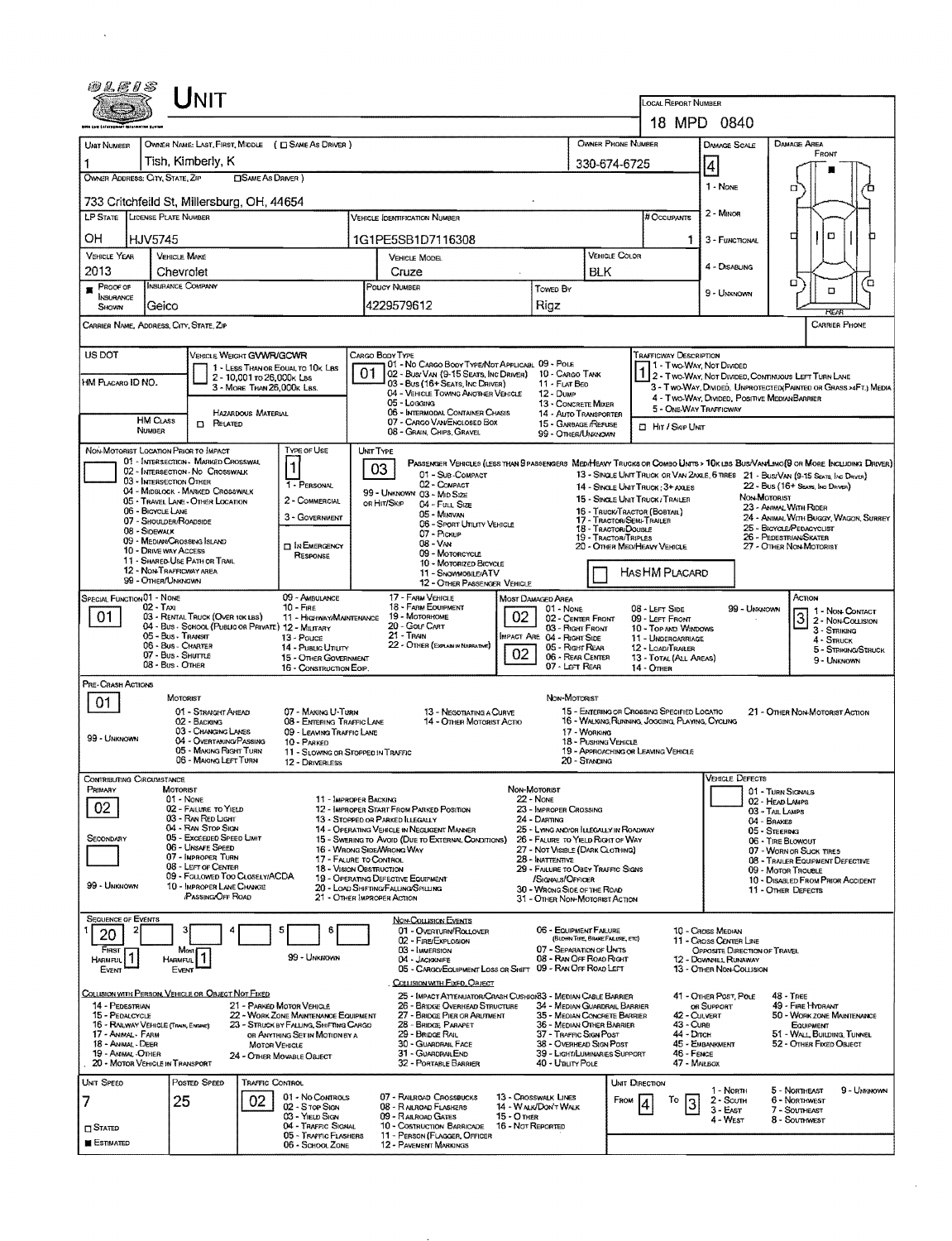| 0 L E 1 S                                                                                                  |                                          | JNIT                                                                                    |                            |                                                                          |          |                                                                                                           |                                                      |                                                               |                                  |                                                                 |                                                                        |                                      |                                                                                                                                                                                                                    |  |
|------------------------------------------------------------------------------------------------------------|------------------------------------------|-----------------------------------------------------------------------------------------|----------------------------|--------------------------------------------------------------------------|----------|-----------------------------------------------------------------------------------------------------------|------------------------------------------------------|---------------------------------------------------------------|----------------------------------|-----------------------------------------------------------------|------------------------------------------------------------------------|--------------------------------------|--------------------------------------------------------------------------------------------------------------------------------------------------------------------------------------------------------------------|--|
|                                                                                                            |                                          |                                                                                         |                            |                                                                          |          |                                                                                                           |                                                      |                                                               |                                  | <b>LOCAL REPORT NUMBER</b>                                      | 18 MPD 0840                                                            |                                      |                                                                                                                                                                                                                    |  |
| <b>UNIT NUMBER</b>                                                                                         |                                          |                                                                                         |                            | OWNER NAME: LAST, FIRST, MIDDLE ( C SAME AS DRIVER )                     |          |                                                                                                           |                                                      |                                                               |                                  | OWNER PHONE NUMBER                                              | <b>DAMAGE SCALE</b>                                                    |                                      | <b>DAMAGE AREA</b>                                                                                                                                                                                                 |  |
| 2                                                                                                          |                                          | Williamison, Travis, A                                                                  |                            |                                                                          |          |                                                                                                           |                                                      |                                                               | 330-473-5349                     |                                                                 | 4                                                                      |                                      | <b>FRONT</b>                                                                                                                                                                                                       |  |
| OWNER ADDRESS: CITY, STATE, ZIP                                                                            |                                          |                                                                                         | <b>CISAME AS DRIVER</b> )  |                                                                          |          |                                                                                                           |                                                      |                                                               |                                  |                                                                 |                                                                        |                                      | о                                                                                                                                                                                                                  |  |
| 314 S Clay St, Millersburg, OH, 44654                                                                      |                                          |                                                                                         |                            |                                                                          |          |                                                                                                           |                                                      |                                                               |                                  |                                                                 | 1 - None                                                               |                                      | о                                                                                                                                                                                                                  |  |
| LP STATE LICENSE PLATE NUMBER                                                                              |                                          |                                                                                         |                            |                                                                          |          | VEHICLE IDENTIFICATION NUMBER                                                                             |                                                      |                                                               |                                  | # Occupants                                                     | 2 - Minon                                                              |                                      |                                                                                                                                                                                                                    |  |
| OН                                                                                                         | HDB6750                                  |                                                                                         |                            |                                                                          |          | 1C4BJWDG0HL546307                                                                                         |                                                      |                                                               |                                  |                                                                 | 2<br>3 - FUNCTIONAL                                                    |                                      | $\Box$                                                                                                                                                                                                             |  |
| <b>VEHICLE YEAR</b>                                                                                        | <b>VEHICLE MAKE</b>                      |                                                                                         |                            |                                                                          |          | <b>VEHICLE MOOEL</b>                                                                                      |                                                      |                                                               | <b>VEHICLE COLOR</b>             |                                                                 |                                                                        |                                      |                                                                                                                                                                                                                    |  |
| 2017                                                                                                       | Jeep                                     |                                                                                         |                            |                                                                          |          | Wrangler                                                                                                  |                                                      |                                                               | WHI                              |                                                                 | 4 - DISABLING                                                          |                                      |                                                                                                                                                                                                                    |  |
| $P$ ROOF OF                                                                                                | <b>INSURANCE COMPANY</b>                 |                                                                                         |                            |                                                                          |          | <b>POLICY NUMBER</b>                                                                                      |                                                      | Towen By                                                      |                                  |                                                                 | 9 - UNKNOWN                                                            |                                      | σ<br>้อ<br>о                                                                                                                                                                                                       |  |
| <b>INSURANCE</b><br>SHOWN                                                                                  | Allstate                                 |                                                                                         |                            |                                                                          |          | 992708564                                                                                                 |                                                      | Rigz                                                          |                                  |                                                                 |                                                                        |                                      | <b>REAR</b>                                                                                                                                                                                                        |  |
| <b>CARRIER PHONE</b><br>CARRIER NAME, ADDRESS, CITY, STATE, ZIP                                            |                                          |                                                                                         |                            |                                                                          |          |                                                                                                           |                                                      |                                                               |                                  |                                                                 |                                                                        |                                      |                                                                                                                                                                                                                    |  |
| US DOT                                                                                                     |                                          | VEHICLE WEIGHT GVWR/GCWR                                                                |                            |                                                                          |          | CARGO BODY TYPE                                                                                           |                                                      |                                                               |                                  | <b>TRAFFICWAY DESCRIPTION</b>                                   |                                                                        |                                      |                                                                                                                                                                                                                    |  |
|                                                                                                            |                                          |                                                                                         | 2 - 10.001 To 26.000 K LBS | 1 - LESS THAN OR EQUAL TO 10K LBS                                        | 01       | 01 - No CARGO BODY TYPE/NOT APPLICABL 09 - POLE<br>02 - Bus/ VAN (9-15 SEATS, INC DRIVER) 10 - CARGO TANK |                                                      |                                                               |                                  |                                                                 | 1 - Two-Way, Not Divided                                               |                                      | 1 2 - T WO-WAY, NOT DIVIDED, CONTINUOUS LEFT TURN LANE                                                                                                                                                             |  |
| HM PLACARD ID NO.                                                                                          |                                          |                                                                                         | 3 - MORE THAN 26,000K LBS. |                                                                          |          | 03 - Bus (16+ Seats, Inc Driver)<br>04 - VEHICLE TOWING ANOTHER VEHICLE                                   |                                                      | 11 - FLAT BED<br>12 - Dump                                    |                                  |                                                                 |                                                                        |                                      | 3 - T WO-WAY, DIVIDED, UNPROTECTED (PAINTED OR GRASS >4FT.) MEDIA                                                                                                                                                  |  |
|                                                                                                            |                                          |                                                                                         |                            |                                                                          |          | 05 - Loccing                                                                                              |                                                      | 13 - CONCRETE MIXER                                           |                                  |                                                                 | 4 - Two-WAY, DIVIDED, POSITIVE MEDIANBARRIER<br>5 - ONE-WAY TRAFFICWAY |                                      |                                                                                                                                                                                                                    |  |
|                                                                                                            | <b>HM CLASS</b>                          | $\Box$<br>RELATED                                                                       | HAZARDOUS MATERIAL         |                                                                          |          | 06 - INTERMODAL CONTAINER CHASIS<br>07 - CARGO VAN ENCLOSED BOX                                           |                                                      | <b>14 - AUTO TRANSPORTER</b><br>15 - GARBAGE /REFUSE          |                                  | □ Hr / Skip UNIT                                                |                                                                        |                                      |                                                                                                                                                                                                                    |  |
|                                                                                                            | NUMBER                                   |                                                                                         |                            |                                                                          |          | 08 - GRAIN, CHIPS, GRAVEL                                                                                 |                                                      | 99 - OTHER/UNKNOWN                                            |                                  |                                                                 |                                                                        |                                      |                                                                                                                                                                                                                    |  |
| NON-MOTORIST LOCATION PRIOR TO IMPACT                                                                      |                                          | 01 - INTERSECTION - MARKED CROSSWAL                                                     |                            | <b>TYPE OF USE</b>                                                       | UNT TYPE |                                                                                                           |                                                      |                                                               |                                  |                                                                 |                                                                        |                                      |                                                                                                                                                                                                                    |  |
|                                                                                                            |                                          | 02 - INTERSECTION - NO CROSSWALK                                                        |                            |                                                                          |          | 06<br>01 - Sub-COMPACT                                                                                    |                                                      |                                                               |                                  |                                                                 |                                                                        |                                      | PASSENGER VEHICLES (LESS THAN 9 PASSENGERS MEDIHEANY TRUCKS OR COMBO UNITS > 10K LBS BUS/VANLIMO(9 OR MORE INCLUDING DRIVER)<br>13 - SINGLE UNIT TRUCK OR VAN 2AXLE, 6 TIRES 21 - BUS/VAN (9-15 SEATS, INC DRIVER) |  |
|                                                                                                            | 03 - INTERSECTION OTHER                  | 04 - MIDBLOCK - MARKED CROSSWALK                                                        |                            | 1 - PERSONAL                                                             |          | 02 - COMPACT<br>99 - UNKNOWN 03 - MID SIZE                                                                |                                                      |                                                               |                                  | 14 - SINGLE UNIT TRUCK; 3+ AXLES                                |                                                                        |                                      | 22 - Bus (16+ Seats, Inc Draver)                                                                                                                                                                                   |  |
|                                                                                                            | 06 - BICYCLE LANE                        | 05 - TRAVEL LANE - OTHER LOCATION                                                       |                            | 2 - COMMERCIAL                                                           |          | ов Ніт/Sкір<br>04 - FutL Size                                                                             |                                                      |                                                               |                                  | 15 - SINGLE UNIT TRUCK / TRAILER<br>16 - TRUCK/TRACTOR (BOBTAL) |                                                                        | NON-MOTORIST                         | 23 - ANIMAL WITH RIDER                                                                                                                                                                                             |  |
|                                                                                                            | 07 - SHOULDER/ROADSIDE                   |                                                                                         |                            | 3 - GOVERNMENT                                                           |          | 05 - MINIVAN<br>06 - SPORT UTILITY VEHICLE                                                                |                                                      |                                                               |                                  | 17 - TRACTOR/SEMI-TRAILER                                       |                                                                        |                                      | 24 - ANIMAL WITH BUGGY, WAGON, SURREY<br>25 - BICYCLE/PEDACYCLIST                                                                                                                                                  |  |
|                                                                                                            | 08 - SIDEWALK                            | 09 - MEDIAN CROSSING ISLAND                                                             |                            |                                                                          |          | 07 - PICKUP<br>08 - Van                                                                                   |                                                      |                                                               |                                  | 18 - TRACTOR/DOUBLE<br>19 - TRACTOR/TRIPLES                     |                                                                        |                                      | 26 - PEDESTRIAN SKATER                                                                                                                                                                                             |  |
|                                                                                                            | 10 - DRIVE WAY ACCESS                    |                                                                                         |                            | IN EMERGENCY<br>RESPONSE                                                 |          | 09 - MOTORCYCLE                                                                                           |                                                      |                                                               |                                  | 20 - OTHER MEDIHEAVY VEHICLE                                    |                                                                        |                                      | 27 - OTHER NON-MOTORIST                                                                                                                                                                                            |  |
| 11 - SHARED-USE PATH OR TRAIL<br>10 - MOTORIZEO BICYCLE<br>12 - NON-TRAFFICWAY AREA<br>11 - SNOWMOBILE/ATV |                                          |                                                                                         |                            |                                                                          |          |                                                                                                           |                                                      |                                                               |                                  | <b>HASHM PLACARD</b>                                            |                                                                        |                                      |                                                                                                                                                                                                                    |  |
|                                                                                                            | 99 - OTHER/UNKNOWN                       |                                                                                         |                            |                                                                          |          | 12 - OTHER PASSENGER VEHICLE                                                                              |                                                      |                                                               |                                  |                                                                 |                                                                        |                                      |                                                                                                                                                                                                                    |  |
| SPECIAL FUNCTION 01 - NONE                                                                                 | 02 - Taxi                                |                                                                                         |                            | 09 - AMBULANCE<br>$10 -$ Fire                                            |          | 17 - FARM VEHICLE<br>18 - FARM EQUIPMENT                                                                  |                                                      | <b>MOST DAMAGED AREA</b><br>$01 - None$                       |                                  | 08 - LEFT SIDE                                                  |                                                                        | 99 - Unknown                         | ACTION<br>1 - Non Contact                                                                                                                                                                                          |  |
| .01                                                                                                        |                                          | 03 - RENTAL TRUCK (OVER 10K LBS)<br>04 - Bus - SCHOOL (PUBLIC OR PRIVATE) 12 - MILITARY |                            | 11 - HIGHWAY/MAINTENANCE                                                 |          | 19 - Мотовноме<br>20 - GOLF CART                                                                          | 08                                                   | 02 - CENTER FRONT<br>03 - RIGHT FRONT                         |                                  | 09 - LEFT FRONT<br>10 - TOP AND WINDOWS                         |                                                                        |                                      | $42 - \frac{1}{2}$ Mon-Counsion<br>3 - STRIKING                                                                                                                                                                    |  |
|                                                                                                            | 05 - Bus - Transit<br>06 - Bus - Charter |                                                                                         |                            | 13 - Pouce                                                               |          | 21 - TRAIN<br><b>IMPACT ARE 04 - RIGHT SIDE</b><br>22 - OTHER (EXPLAININ NARRATIVE)<br>05 - Right Rear    |                                                      |                                                               |                                  |                                                                 | 11 - UNDERCARRIAGE<br>12 - LOAD/TRAILER                                |                                      |                                                                                                                                                                                                                    |  |
|                                                                                                            | 07 - Bus - SHUTTLE                       |                                                                                         |                            | 14 - Pusuc Unury<br>15 - OTHER GOVERNMENT                                |          |                                                                                                           | 08                                                   | 06 - REAR CENTER                                              |                                  | 13 - TOTAL (ALL AREAS)                                          |                                                                        |                                      | 5 - STRIKING/STRUCK<br>9 - UNKNOWN                                                                                                                                                                                 |  |
|                                                                                                            | 08 - Bus - OTHER                         |                                                                                         |                            | 16 - CONSTRUCTION EQIP.                                                  |          |                                                                                                           |                                                      | 07 - LEFT REAR                                                |                                  | 14 - OTHER                                                      |                                                                        |                                      |                                                                                                                                                                                                                    |  |
| PRE-CRASH ACTIONS                                                                                          | MOTORIST                                 |                                                                                         |                            |                                                                          |          |                                                                                                           |                                                      | NON-MOTORIST                                                  |                                  |                                                                 |                                                                        |                                      |                                                                                                                                                                                                                    |  |
| 01                                                                                                         |                                          | 01 - STRAIGHT AHEAD                                                                     |                            | 07 - MAKING U-TURN                                                       |          | 13 - NEGOTIATING A CURVE                                                                                  |                                                      |                                                               |                                  | 15 - ENTERING OR CROSSING SPECIFIED LOCATIO                     |                                                                        |                                      | 21 - OTHER NON-MOTORIST ACTION                                                                                                                                                                                     |  |
|                                                                                                            |                                          | 02 - BACKING<br>03 - CHANGING LANES                                                     |                            | 08 - ENTERING TRAFFIC LANE<br>09 - LEAVING TRAFFIC LANE                  |          | 14 - OTHER MOTORIST ACTIO                                                                                 |                                                      |                                                               | 17 - WORKING                     | 16 - WALKING RUNNING, JOGGING, PLAYING, CYCLING                 |                                                                        |                                      |                                                                                                                                                                                                                    |  |
| 99 - UNKNOWN                                                                                               |                                          | 04 - OVERTAKING/PASSING                                                                 |                            | 10 - PARKED                                                              |          |                                                                                                           |                                                      |                                                               | 18 - PUSHING VEHICLE             |                                                                 |                                                                        |                                      |                                                                                                                                                                                                                    |  |
|                                                                                                            |                                          | 05 - MAKING RIGHT TURN<br>06 - MAKING LEFT TURN                                         |                            | 11 - SLOWING OR STOPPED IN TRAFFIC<br>12 - DRIVERLESS                    |          |                                                                                                           |                                                      |                                                               | 20 - Standing                    | 19 - APPROACHING OR LEAVING VEHICLE                             |                                                                        |                                      |                                                                                                                                                                                                                    |  |
| CONTRIBUTING CIRCUMSTANCE                                                                                  |                                          |                                                                                         |                            |                                                                          |          |                                                                                                           |                                                      |                                                               |                                  |                                                                 | <b>VEHICLE DEFECTS</b>                                                 |                                      |                                                                                                                                                                                                                    |  |
| PRIMARY                                                                                                    | MOTORIST<br>01 - NONE                    |                                                                                         |                            | 11 - IMPROPER BACKING                                                    |          |                                                                                                           |                                                      | NON-MOTORIST<br>22 - NONE                                     |                                  |                                                                 |                                                                        | 01 - TURN SIGNALS<br>02 - HEAD LAMPS |                                                                                                                                                                                                                    |  |
| 01                                                                                                         |                                          | 02 - FAILURE TO YIELD                                                                   |                            |                                                                          |          | 12 - IMPROPER START FROM PARKED POSITION                                                                  |                                                      | 23 - IMPROPER CROSSING                                        |                                  |                                                                 |                                                                        | 03 - TAIL LAMPS                      |                                                                                                                                                                                                                    |  |
|                                                                                                            |                                          | 03 - RAN RED LIGHT<br>04 - RAN STOP SIGN                                                |                            |                                                                          |          | 13 - Stopped or Parked LLEGALLY<br>14 - OPERATING VEHICLE IN NEGLIGENT MANNER                             |                                                      | 24 - DARTING<br>25 - LYING AND/OR LLEGALLY IN ROADWAY         |                                  |                                                                 |                                                                        | 04 - BRAKES<br>05 - STEERING         |                                                                                                                                                                                                                    |  |
| SECONDARY                                                                                                  |                                          | 05 - Exceeped Speed Limit<br>06 - UNSAFE SPEED                                          |                            |                                                                          |          | 15 - Swering to Avoid (Due to External Conditions)<br>16 - WRONG SIDE/WRONG WAY                           |                                                      | 26 - FALURE TO YIELD RIGHT OF WAY                             |                                  |                                                                 |                                                                        | 06 - TIRE BLOWOUT                    | 07 - WORN OR SLICK TIRES                                                                                                                                                                                           |  |
|                                                                                                            |                                          | 07 - IMPROPER TURN<br>08 - LEFT OF CENTER                                               |                            | 17 - FALURE TO CONTROL                                                   |          |                                                                                                           | 27 - NOT VISIBLE (DARK CLOTHING)<br>28 - INATTENTIVE |                                                               |                                  |                                                                 |                                                                        |                                      | 08 - TRAILER EQUIPMENT DEFECTIVE                                                                                                                                                                                   |  |
|                                                                                                            |                                          | 09 - FOLLOWED TOO CLOSELY/ACDA                                                          |                            | 18 - VISION OBSTRUCTION                                                  |          | 29 - FAILURE TO OBEY TRAFFIC SIGNS<br>19 - OPERATING DEFECTIVE EQUIPMENT<br>/SIGNALS/OFFICER              |                                                      |                                                               |                                  |                                                                 |                                                                        |                                      | 09 - MOTOR TROUBLE<br>10 - DISABLED FROM PRIOR ACCIDENT                                                                                                                                                            |  |
| 99 - Unknown                                                                                               |                                          | 10 - IMPROPER LANE CHANGE<br>PASSING OFF ROAD                                           |                            |                                                                          |          | 20 - LOAD SHIFTING/FALUNG/SPILLING<br>21 - OTHER IMPROPER ACTION                                          |                                                      | 30 - WRONG SIDE OF THE ROAD<br>31 - OTHER NON-MOTORIST ACTION |                                  |                                                                 |                                                                        |                                      | 11 - OTHER DEFECTS                                                                                                                                                                                                 |  |
| Sequence of Events                                                                                         |                                          |                                                                                         |                            |                                                                          |          | <b>NON-COLLISION EVENTS</b>                                                                               |                                                      |                                                               |                                  |                                                                 |                                                                        |                                      |                                                                                                                                                                                                                    |  |
| 20                                                                                                         |                                          |                                                                                         |                            | 5<br>6                                                                   |          | 01 - OVERTURN/ROLLOVER                                                                                    |                                                      | 06 - EQUIPMENT FAILURE                                        |                                  |                                                                 | 10 - Cross Median                                                      |                                      |                                                                                                                                                                                                                    |  |
| FIRST                                                                                                      |                                          | Most                                                                                    |                            |                                                                          |          | 02 - FIRE/EXPLOSION<br>03 - IMMERSION                                                                     |                                                      | 07 - SEPARATION OF UNITS                                      | (BLOWN TIRE, BRAKE FAILURE, ETC) |                                                                 | 11 - Cross CENTER LINE<br>OPPOSITE DIRECTION OF TRAVEL                 |                                      |                                                                                                                                                                                                                    |  |
| HARMFUL<br>Event                                                                                           | <b>HARMFUL</b><br><b>EVENT</b>           |                                                                                         |                            | 99 - UNKNOWN                                                             |          | 04 - JACKKNIFE<br>05 - CARGO/EQUIPMENT LOSS OR SHIFT 09 - RAN OFF ROAD LEFT                               |                                                      | 08 - RAN OFF ROAD RIGHT                                       |                                  |                                                                 | 12 - DOWNHILL RUNAWAY<br>13 - OTHER NON-COLLISION                      |                                      |                                                                                                                                                                                                                    |  |
|                                                                                                            |                                          |                                                                                         |                            |                                                                          |          | COLLISION WITH FIXED, OBJECT                                                                              |                                                      |                                                               |                                  |                                                                 |                                                                        |                                      |                                                                                                                                                                                                                    |  |
| COLLISION WITH PERSON, VEHICLE OR OBJECT NOT FIXED                                                         |                                          |                                                                                         |                            |                                                                          |          | 25 - IMPACT ATTENUATOR/CRASH CUSHION33 - MEDIAN CABLE BARRIER                                             |                                                      | 34 - MEDIAN GUARDRAIL BARRIER                                 |                                  |                                                                 | 41 - OTHER POST, POLE                                                  |                                      | <b>48 - TREE</b><br>49 - FIRE HYDRANT                                                                                                                                                                              |  |
| 14 - PEDESTRIAN<br>15 - PEDALCYCLE                                                                         |                                          |                                                                                         |                            | 21 - PARKED MOTOR VEHICLE<br>22 - WORK ZONE MAINTENANCE EQUIPMENT        |          | 26 - BRIDGE OVERHEAD STRUCTURE<br>27 - BRIDGE PIER OR ABUTMENT                                            |                                                      | 35 - MEDIAN CONCRETE BARRIER                                  |                                  |                                                                 | OR SUPPORT<br>42 - CULVERT                                             |                                      | 50 - WORK ZONE MAINTENANCE                                                                                                                                                                                         |  |
| 16 - RAILWAY VEHICLE (TRAIN, ENGINE)<br>17 - Animal - Farm                                                 |                                          |                                                                                         |                            | 23 - STRUCK BY FALLING, SHIFTING CARGO<br>OR ANYTHING SET IN MOTION BY A |          | 28 - BRIDGE PARAPET<br>29 - BRIDGE RAIL                                                                   |                                                      | 36 - MEDIAN OTHER BARRIER<br>37 - TRAFFIC SIGN POST           |                                  |                                                                 | 43 - Curs<br>44 - Олтон                                                |                                      | EQUIPMENT<br>51 - WALL, BUILDING, TUNNEL                                                                                                                                                                           |  |
| 18 - Animal - Deer<br>19 - ANIMAL-OTHER                                                                    |                                          |                                                                                         | <b>MOTOR VEHICLE</b>       |                                                                          |          | 30 - GUARDRAIL FACE<br>31 - GUARDRAILEND                                                                  |                                                      | 38 - Overhead Sign Post<br>39 - LIGHT/LUMINARIES SUPPORT      |                                  |                                                                 | 45 - EMBANKMENT<br>46 - FENCE                                          |                                      | 52 - OTHER FIXED OBJECT                                                                                                                                                                                            |  |
| 20 - MOTOR VEHICLE IN TRANSPORT                                                                            |                                          |                                                                                         |                            | 24 - OTHER MOVABLE OBJECT                                                |          | 32 - PORTABLE BARRIER                                                                                     |                                                      | 40 - UTILITY POLE                                             |                                  |                                                                 | 47 - MALBOX                                                            |                                      |                                                                                                                                                                                                                    |  |
| <b>UNIT SPEED</b>                                                                                          |                                          | POSTED SPEED                                                                            | TRAFFIC CONTROL            |                                                                          |          |                                                                                                           |                                                      |                                                               |                                  | UNIT DIRECTION                                                  | 1 - North                                                              |                                      | 5 - NORTHEAST<br>9 - UNKNOWN                                                                                                                                                                                       |  |
| 25                                                                                                         | 25                                       |                                                                                         | 01                         | 01 - No CONTROLS<br>02 - Stop Sign                                       |          | 07 - RAILROAD CROSSBUCKS<br>08 - RALROAD FLASHERS                                                         |                                                      | 13 - Crosswalk Lines<br>14 - WALK/DONT WALK                   |                                  | То<br>FROM                                                      | 2 - South                                                              |                                      | 6 - NORTHWEST                                                                                                                                                                                                      |  |
|                                                                                                            |                                          |                                                                                         |                            | 03 - YIELD SIGN                                                          |          | 09 - RALROAD GATES                                                                                        | 15 - O THER                                          |                                                               |                                  |                                                                 | $3 - EAST$<br>4 - West                                                 |                                      | 7 - SOUTHEAST<br>8 - Southwest                                                                                                                                                                                     |  |
| <b>■ STATED</b>                                                                                            |                                          |                                                                                         |                            | 04 - Traffic Signal<br>05 - Traffic Flashers                             |          | 10 - COSTRUCTION BARRICADE<br>11 - PERSON (FLAGGER, OFFICER                                               | 16 - Not Reported                                    |                                                               |                                  |                                                                 |                                                                        |                                      |                                                                                                                                                                                                                    |  |
| <b>C</b> ESTIMATED                                                                                         |                                          |                                                                                         |                            | 06 - SCHOOL ZONE                                                         |          | <b>12 - PAVEMENT MARKINGS</b>                                                                             |                                                      |                                                               |                                  |                                                                 |                                                                        |                                      |                                                                                                                                                                                                                    |  |

 $\mathcal{L}_{\mathcal{L}}$ 

 $\frac{1}{2}$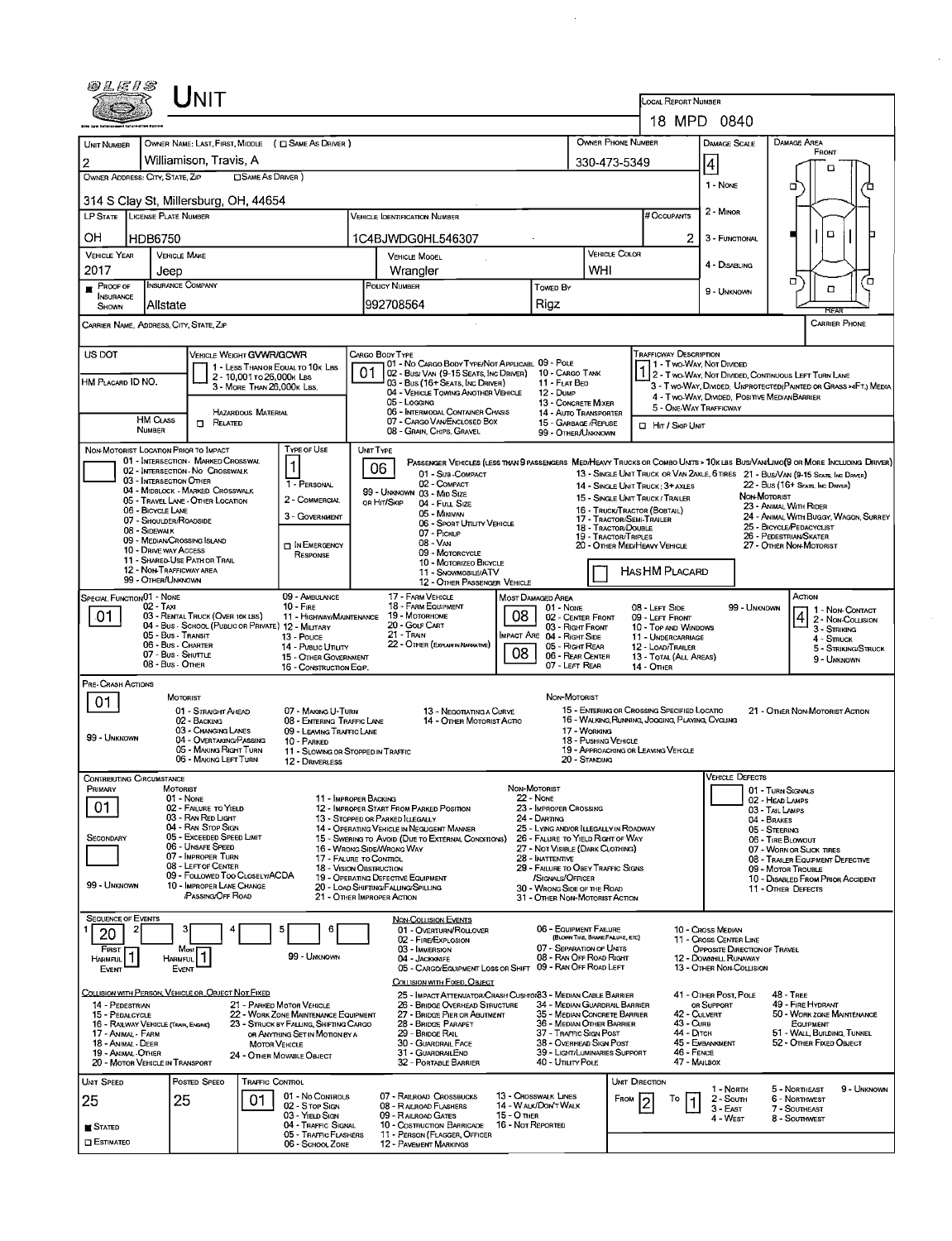|                                 | <i>@LE1S</i>                                                                                                                                                     |                                                                                                                 |                                                          |          |                                                 |                               |                                                                                   | MOTORIST / NON-MOTORIST / OCCUPANT                                                                                |                                       |                                                                                                       |                                                |                                                                                                |                         |                        |                                                                         |                                            |                             |  |
|---------------------------------|------------------------------------------------------------------------------------------------------------------------------------------------------------------|-----------------------------------------------------------------------------------------------------------------|----------------------------------------------------------|----------|-------------------------------------------------|-------------------------------|-----------------------------------------------------------------------------------|-------------------------------------------------------------------------------------------------------------------|---------------------------------------|-------------------------------------------------------------------------------------------------------|------------------------------------------------|------------------------------------------------------------------------------------------------|-------------------------|------------------------|-------------------------------------------------------------------------|--------------------------------------------|-----------------------------|--|
|                                 |                                                                                                                                                                  |                                                                                                                 |                                                          |          |                                                 |                               |                                                                                   |                                                                                                                   |                                       |                                                                                                       |                                                | LOCAL REPORT NUMBER                                                                            | 18 MPD 0840             |                        |                                                                         |                                            |                             |  |
|                                 |                                                                                                                                                                  | UNIT NUMBER NAME: LAST, FIRST, MIDDLE                                                                           |                                                          |          |                                                 |                               |                                                                                   |                                                                                                                   |                                       |                                                                                                       | DATE OF BIRTH                                  |                                                                                                |                         |                        | AGE                                                                     | Gender                                     |                             |  |
| 07/10/1968<br>Tish, Kimberly, K |                                                                                                                                                                  |                                                                                                                 |                                                          |          |                                                 |                               |                                                                                   |                                                                                                                   |                                       |                                                                                                       | F - FEMALE<br>$\overline{F}$<br>M - MALE<br>49 |                                                                                                |                         |                        |                                                                         |                                            |                             |  |
|                                 | ADDRESS, CITY, STATE, ZIP                                                                                                                                        |                                                                                                                 |                                                          |          |                                                 |                               |                                                                                   |                                                                                                                   |                                       |                                                                                                       |                                                | CONTACT PHONE - INCLUDE AREA CODE                                                              |                         |                        |                                                                         |                                            |                             |  |
|                                 | 733 Critchfeild St. Millersburg, OH, 44654<br>INJURED TAKEN BY EMS AGENCY<br>MEDICAL FACILITY INJURED TAKEN TO<br><b>NJURIES</b><br><b>SAFETY EQUIPMENT USED</b> |                                                                                                                 |                                                          |          |                                                 |                               |                                                                                   |                                                                                                                   |                                       |                                                                                                       | DOT COMPLIANT SEATING POSITION                 | 330-674-6725                                                                                   |                         | AIR BAG USAGE EJECTION |                                                                         | TRAPPED                                    |                             |  |
|                                 | 1                                                                                                                                                                |                                                                                                                 |                                                          |          |                                                 |                               |                                                                                   |                                                                                                                   |                                       |                                                                                                       | HEURET                                         | MOTORCYCLE                                                                                     | 01                      |                        | 2                                                                       |                                            |                             |  |
|                                 | <b>OL STATE</b>                                                                                                                                                  | <b>OPERATOR LICENSE NUMBER</b>                                                                                  |                                                          | OL Class | No                                              | <b>M/C</b>                    | CONDITION                                                                         | ALCOHOL/DRUG SUSPECTED ALCOHOL TEST STATUS ALCOHOL TEST TYPE ALCOHOL TEST VALUE DRUG TEST STATUS DRUG TEST TYPE   | 04                                    |                                                                                                       |                                                |                                                                                                |                         |                        |                                                                         |                                            |                             |  |
|                                 | ОH                                                                                                                                                               | RH682811                                                                                                        |                                                          | 4        | <b>CIVALID</b><br>DL.                           | $D_{END}$                     | 1                                                                                 | $\vert$ 1                                                                                                         | 11                                    |                                                                                                       | 1                                              |                                                                                                |                         |                        | 1                                                                       | J.                                         |                             |  |
|                                 | <b>OFFENSE DESCRIPTION</b><br>Citation Number<br>OFFENSE CHARGED (TILOCAL CODE)                                                                                  |                                                                                                                 |                                                          |          |                                                 |                               |                                                                                   |                                                                                                                   |                                       |                                                                                                       |                                                |                                                                                                |                         |                        | <b>HANDS-FREE</b>                                                       | <b>DRIVER DISTRACTED BY</b>                |                             |  |
|                                 | Failure to Yield<br>QDTK16Y<br>331.18                                                                                                                            |                                                                                                                 |                                                          |          |                                                 |                               |                                                                                   |                                                                                                                   |                                       |                                                                                                       |                                                |                                                                                                |                         | <b>DEVICE</b><br>Usen  |                                                                         | $\vert$ 1                                  |                             |  |
|                                 |                                                                                                                                                                  | UNIT NUMBER   NAME: LAST, FIRST, MIDDLE                                                                         |                                                          |          |                                                 |                               |                                                                                   |                                                                                                                   |                                       |                                                                                                       | DATE OF BIRTH                                  |                                                                                                |                         |                        | AGE                                                                     | Gender<br>F                                | F - FEMALE                  |  |
|                                 | M - MALE<br>21<br>10/29/1996<br>Reining, Cilynda, Jenay<br>ADDRESS, CITY, STATE, ZIP<br>CONTACT PHONE - INCLUDE AREA CODE                                        |                                                                                                                 |                                                          |          |                                                 |                               |                                                                                   |                                                                                                                   |                                       |                                                                                                       |                                                |                                                                                                |                         |                        |                                                                         |                                            |                             |  |
|                                 |                                                                                                                                                                  | 314 S Clay St, Millersburg, OH, 44654                                                                           |                                                          |          |                                                 |                               |                                                                                   |                                                                                                                   |                                       |                                                                                                       |                                                |                                                                                                | 330-473-8818            |                        |                                                                         |                                            |                             |  |
|                                 | Injuries                                                                                                                                                         | INJURED TAKEN BY EMS AGENCY                                                                                     | District 1                                               |          |                                                 |                               |                                                                                   | MEDICAL FACILITY INJURED TAKEN TO                                                                                 |                                       | <b>SAFETY EQUIPMENT USED</b>                                                                          |                                                |                                                                                                |                         |                        | DOT COMPLIANT SEATING POSITION AIR BAG USAGE EJECTION TRAPPED           |                                            |                             |  |
|                                 | 3                                                                                                                                                                |                                                                                                                 |                                                          |          |                                                 |                               | Joel Pomerene                                                                     |                                                                                                                   | 04                                    |                                                                                                       | HELMET                                         | <b>H</b> MOTORCYCLE                                                                            | 01                      |                        |                                                                         |                                            |                             |  |
|                                 | <b>OL STATE</b>                                                                                                                                                  | <b>OPERATOR LICENSE NUMBER</b>                                                                                  |                                                          | OL CLASS | No<br><b>CIVALID</b>                            | M/C<br>$\Box$ $_{E_{\rm ND}}$ | Сомолтом                                                                          | ALCOHOL/DRUG SUSPECTED ALCOHOL TEST STATUS ALCOHOL TEST TYPE ALCOHOL TEST VALUE DRUG TEST STATUS   DRUG TEST TYPE |                                       |                                                                                                       |                                                |                                                                                                |                         |                        |                                                                         |                                            |                             |  |
|                                 | OН                                                                                                                                                               | TY986159                                                                                                        |                                                          | 4        | Dı.<br><b>OFFENSE DESCRIPTION</b>               |                               | $\vert$ 1                                                                         | $\vert$ 1                                                                                                         | 1                                     | Citation Number                                                                                       |                                                |                                                                                                |                         |                        | 1                                                                       |                                            | <b>DRIVER DISTRACTED BY</b> |  |
|                                 | <b>OFFENSE CHARGED</b>                                                                                                                                           | (I LOCAL CODE)                                                                                                  |                                                          |          |                                                 |                               |                                                                                   |                                                                                                                   |                                       |                                                                                                       |                                                |                                                                                                |                         | <b>DEVICE</b><br>USED  | <b>HANDS-FREE</b>                                                       | $\mathbf{1}$                               |                             |  |
|                                 | <b>INJURIES</b>                                                                                                                                                  |                                                                                                                 | INJURED TAKEN BY                                         |          |                                                 |                               | SAFETY EQUIPMENT USED                                                             |                                                                                                                   | -99 - Unickown Safety Equipment       |                                                                                                       |                                                |                                                                                                |                         |                        |                                                                         |                                            |                             |  |
|                                 |                                                                                                                                                                  | 1 - No INJURY / NONE REPORTE                                                                                    | 1 - Not Transported /                                    |          |                                                 | MOTORIST                      |                                                                                   |                                                                                                                   |                                       |                                                                                                       |                                                |                                                                                                | NON-MOTORIST            |                        |                                                                         |                                            |                             |  |
|                                 | $2 - P$ OSSIBLE<br>4 - INCAPACITATING                                                                                                                            | 3 - NON-INCAPACITATUK3                                                                                          | TREATED AT SCENE<br>$2 - EMS$<br>$3 - P$ OLICE           |          |                                                 |                               | 01 - NONE USED-VEHICLE OCCUPANT<br>02 - SHOULDER BELT ONLY USED.                  |                                                                                                                   |                                       | 05 - Child Restraint System Forward Factive 09 - None Used<br>06 - CHILD RESTRAINT SYSTEM REAR FACING |                                                |                                                                                                | 10 - HELMET USED        |                        |                                                                         | 12 - REFLECTIVE COATING<br>≫13 - Цюнтімс ( |                             |  |
|                                 | $5 - FATAL =$                                                                                                                                                    |                                                                                                                 | $4 -$ OTHER<br>9 - UNKNOWN                               |          |                                                 |                               | 03 - LAP BELT ONLY USED - A                                                       | 04 - S HOULDER AND LAP BELT ONLY USED                                                                             | 07 - BOOSTER SEAT<br>08 - HELMET USED |                                                                                                       |                                                |                                                                                                | (ELBOWS, KNEES, ETC)    |                        | 11-PROTECTIVE PADS USED 14 - OTHER                                      |                                            |                             |  |
|                                 | <b>SEATING POSITION</b>                                                                                                                                          |                                                                                                                 |                                                          |          |                                                 |                               |                                                                                   |                                                                                                                   |                                       |                                                                                                       |                                                |                                                                                                |                         |                        | AIR BAG USAGE                                                           |                                            |                             |  |
|                                 |                                                                                                                                                                  | 01 - FRONT - LEFT SIDE (MOTORCYCLE DRIVER)<br>02 - FRONT - MIDDLE                                               |                                                          |          | 08 THIRD - MIDDLE                               |                               | 07 - THIRD - LEFT SIDE (MOTORCYCLE SIDE CAR)                                      |                                                                                                                   | 13 - Trailing Unit                    | 12 - PASSENGER IN UNENCLOSED CARGO AREA                                                               |                                                |                                                                                                |                         |                        | 1 - Not Deployed<br>2 - DEPLOYED FRONT                                  |                                            |                             |  |
|                                 |                                                                                                                                                                  | 03 - Front - Right Stoe<br>04 - SECOND - LEFT SIDE (MOTORCYCLE PASSENGER)<br>05 - Second - Middle               |                                                          |          | 09 THIRD RIGHT SIDE                             |                               | 10 - SLEEPER SECTION OF CAB (TRUCK)<br>11. PASSENGER IN OTHER ENCLOSED CARGO AREA |                                                                                                                   | 15 Non-Motorist<br>16 - Отнек         | 14 - RIDING ON VEHICLE EXTERIOR (NON-TRAILING)                                                        |                                                |                                                                                                |                         |                        | 3 - DEPLOYED SIDE<br>4 - DEPLOYED BOTH FRONT/SIDE<br>5 - NOT APPLICABLE |                                            |                             |  |
|                                 |                                                                                                                                                                  | 06 - Second - Right Side                                                                                        |                                                          |          |                                                 |                               | <b>RICH-TRAILING UNIT SUCH AS A BUS, PICK LE ATTH CAP)</b>                        |                                                                                                                   | 99 - Unionovin                        |                                                                                                       |                                                |                                                                                                |                         |                        | 9 - DEPLOYMENT UNKNOWN                                                  |                                            |                             |  |
|                                 | Елестом                                                                                                                                                          | TRAPPED                                                                                                         |                                                          |          | <b>OPERATOR LICENSE CLASS</b>                   |                               |                                                                                   | CONDITION :                                                                                                       |                                       |                                                                                                       |                                                |                                                                                                |                         |                        | ALCOHOL/DRUG SUSPECTED                                                  |                                            |                             |  |
|                                 | 1 Not Ejected<br>2 - TOTALLY EJECTED<br>3 - PARTIALLY EJECTED                                                                                                    |                                                                                                                 | 1 - NOT TRAPPED<br>2 - EXTRICATED BY<br>MECHANICAL MEANS |          | 1. CLASS A<br>2- Coas B<br>$3 - \text{Class C}$ |                               |                                                                                   | 1 - Afparently Normal<br>2 - Physical Imparment<br>3 - EMOTIONI (DEPRESSED, ANGRY, DISTURBE)                      |                                       |                                                                                                       |                                                | 5 - FELL ASLEEP, FAINTED, FATIOUE<br>6 - UNDER THE INFLUENCE OF<br>MEDICATIONS, DRUGS, ALCOHOL |                         |                        | 1 - NONE OF<br>2 - YES - ALCOHOL SUSPECTED<br>3 - Yes Hab Northraneo.   |                                            |                             |  |
|                                 | 4 - NOT APPLICABLE                                                                                                                                               |                                                                                                                 | 3 - EXTRICATED BY<br>NON-MECHANICAL MEANS                |          | 5 MC/Moped Only                                 |                               | 4 - REGULAR CLASS (ONOIS TOT)                                                     | 4 - ILLNESS                                                                                                       |                                       |                                                                                                       | $7 -$ Other $\log$                             |                                                                                                |                         |                        | 4 - Yes Daugs Suspected<br>5 - YES ALCOHOLAND DRUGS SUSPECTED           |                                            |                             |  |
|                                 |                                                                                                                                                                  | ALCOHOL TEST STATUS COMPUTER SALES                                                                              |                                                          |          | ALCOHOL TEST TYPE                               |                               | <b>DRUG TEST STATUS</b>                                                           |                                                                                                                   |                                       | DRUG TEST TYPE                                                                                        |                                                | <b>DRIVER DISTRACTED BY</b>                                                                    |                         |                        |                                                                         |                                            |                             |  |
|                                 | 1- None Given                                                                                                                                                    | $2 \cdot$ Test Refused                                                                                          |                                                          |          | 1 - None<br>$2 - B$ Loop                        |                               | 1 - Nove Given<br>2 - Test Reruseo                                                |                                                                                                                   |                                       | 1 - None<br>$2 - B$ LOOD                                                                              | ะ2. Phone                                      | 1 - No Distraction Reported                                                                    |                         |                        | 6 - OTHER INSIDE THE VEHICLE<br>7 - EXTERNAL DISTRACTION                |                                            |                             |  |
|                                 |                                                                                                                                                                  | 3 - TEST GIVEN, CONTAMINATED SAMPLE/UNUSABL<br>4 - TEST GIVEN, RESULTS KNOWN<br>5 - TEST GIVEN, RESULTS UNKNOWN |                                                          |          | 3-URINE<br>4 - Beeath<br>$5 - \text{Other}$     |                               |                                                                                   | 3 - TEST GIVEN, CONTAMINATED SAMPLE/UNUSABL<br>4 - Test Given, Results Known<br>5 - TEST GIVEN, RESULTS UNKNOWN   |                                       | 3 - URINE<br>$4 -$ Onien                                                                              |                                                | 3 - TEXTING / EMAILING"<br>4 - ELCTRONIC COMMUNICATION DEVICE<br>5 - OTHER ELECTRONIC DEVICE   |                         |                        |                                                                         |                                            |                             |  |
|                                 |                                                                                                                                                                  |                                                                                                                 | 49 K.H<br>$\mathcal{L}$                                  |          |                                                 |                               |                                                                                   |                                                                                                                   |                                       |                                                                                                       |                                                | (NAVGATION DEVICE, RADIO, DVD)                                                                 |                         |                        |                                                                         |                                            |                             |  |
|                                 |                                                                                                                                                                  | UNIT NUMBER   NAME: LAST, FIRST, MIDDLE                                                                         |                                                          |          |                                                 |                               |                                                                                   |                                                                                                                   |                                       |                                                                                                       |                                                | DATE OF BIRTH<br>02/14/1996                                                                    |                         |                        | Age<br>22                                                               | Gender<br>М                                | F - Female<br>M - MALE      |  |
|                                 |                                                                                                                                                                  | Williamison, Travis, A<br>ADDRESS, CITY, STATE, ZIP                                                             |                                                          |          |                                                 |                               |                                                                                   |                                                                                                                   |                                       |                                                                                                       |                                                |                                                                                                |                         |                        | CONTACT PHONE - INCLUDE AREA CODE                                       |                                            |                             |  |
|                                 |                                                                                                                                                                  | 314 S Clay St, Millersburg, OH, 44654                                                                           |                                                          |          |                                                 |                               |                                                                                   |                                                                                                                   |                                       |                                                                                                       |                                                |                                                                                                | 330-473-5349            |                        |                                                                         |                                            |                             |  |
|                                 | <b>INJURIES</b>                                                                                                                                                  | <b>INJURED TAKEN BY EMS AGENCY</b>                                                                              | District 1                                               |          |                                                 |                               |                                                                                   | MEDICAL FACILITY INJURED TAKEN TO                                                                                 |                                       | <b>SAFETY EQUIPMENT USED</b>                                                                          | DOT<br><b>D</b> COMPUANT                       |                                                                                                | SEATING POSITION        |                        | AIR BAG USAGE EJECTION TRAPPED                                          |                                            |                             |  |
|                                 | 3                                                                                                                                                                | 2                                                                                                               |                                                          |          |                                                 |                               | Joel Pomerene                                                                     |                                                                                                                   | 04                                    |                                                                                                       | HELMET                                         | MOTORCYCLE                                                                                     | 03                      |                        | 1                                                                       | 11                                         | $\vert$ 1                   |  |
|                                 |                                                                                                                                                                  | UNIT NUMBER   NAME: LAST, FIRST, MIDDLE                                                                         |                                                          |          |                                                 |                               |                                                                                   |                                                                                                                   |                                       |                                                                                                       |                                                | DATE OF BIRTH                                                                                  |                         |                        | AGE                                                                     | GENDER                                     | F - FEMALE                  |  |
|                                 | Address, City, State, Zip                                                                                                                                        |                                                                                                                 |                                                          |          |                                                 |                               |                                                                                   |                                                                                                                   |                                       |                                                                                                       |                                                |                                                                                                |                         |                        | CONTACT PHONE - INCLUDE AREA CODE                                       |                                            | M-MALE                      |  |
|                                 |                                                                                                                                                                  |                                                                                                                 |                                                          |          |                                                 |                               |                                                                                   |                                                                                                                   |                                       |                                                                                                       |                                                |                                                                                                |                         |                        |                                                                         |                                            |                             |  |
|                                 | NJURIES                                                                                                                                                          | INJURED TAKEN BY                                                                                                | <b>EMS AGENCY</b>                                        |          |                                                 |                               |                                                                                   | MEDICAL FACILITY INJURED TAKEN TO                                                                                 |                                       | <b>SAFETY EQUIPMENT USED</b>                                                                          | DOT<br><b>D</b> COMPUANT                       |                                                                                                | <b>SEATING POSITION</b> |                        | AIR BAG USAGE EJECTION TRAPPED                                          |                                            |                             |  |
|                                 |                                                                                                                                                                  |                                                                                                                 |                                                          |          |                                                 |                               |                                                                                   |                                                                                                                   |                                       |                                                                                                       | HELMET                                         | Мотовсусце                                                                                     |                         |                        |                                                                         |                                            |                             |  |
|                                 |                                                                                                                                                                  |                                                                                                                 |                                                          |          |                                                 |                               |                                                                                   |                                                                                                                   |                                       |                                                                                                       |                                                |                                                                                                |                         |                        |                                                                         |                                            |                             |  |